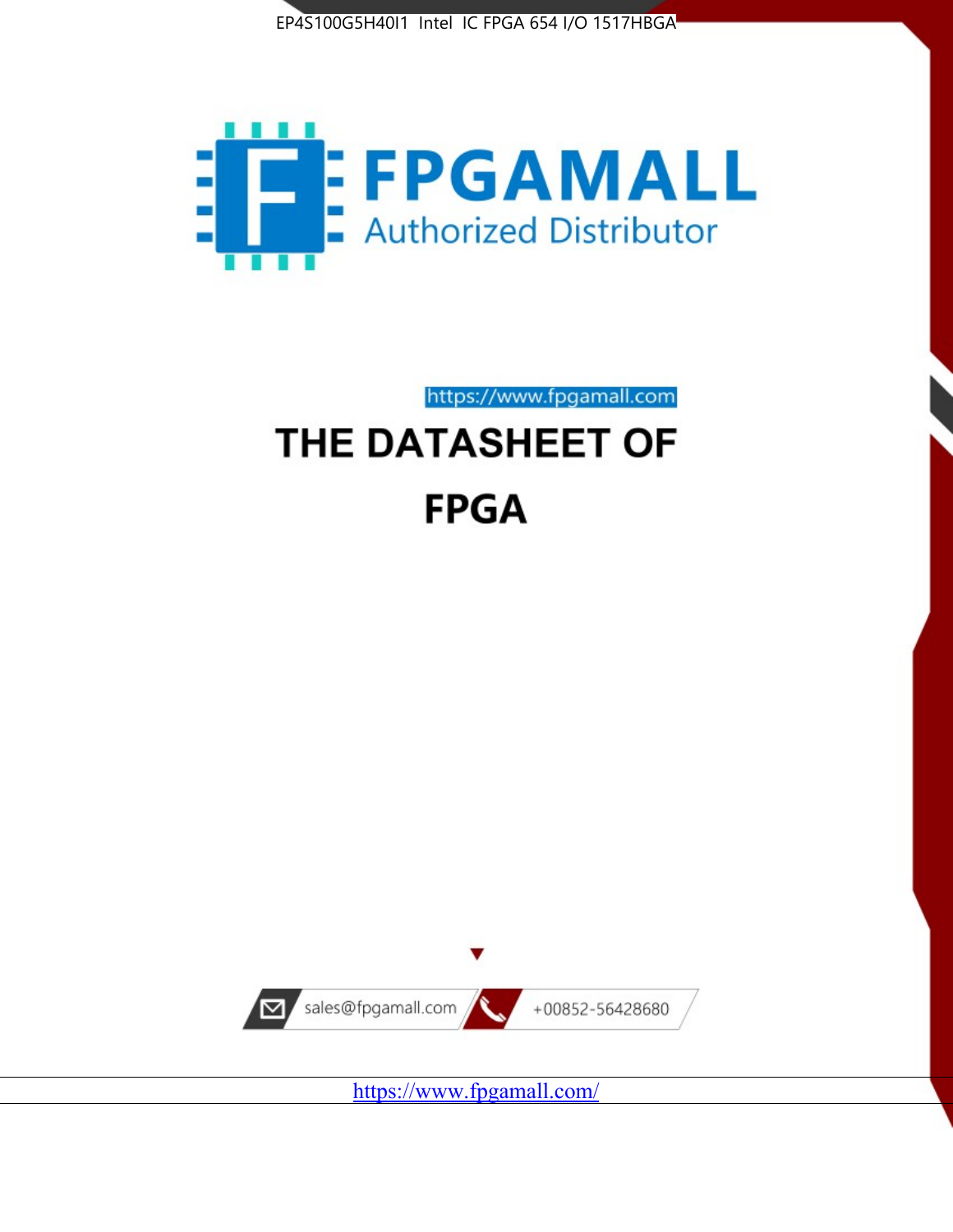EP4S100G5H40I1 Intel IC FPGA 654 I/O 1517HBGA



# **1. Overview for the Stratix IV Device Family**

**SIV51001-3.5**

Altera® Stratix® IV FPGAs deliver a breakthrough level of system bandwidth and power efficiency for high-end applications, allowing you to innovate without compromise. Stratix IV FPGAs are based on the Taiwan Semiconductor Manufacturing Company (TSMC) 40-nm process technology and surpass all other high-end FPGAs, with the highest logic density, most transceivers, and lowest power requirements.

The Stratix IV device family contains three optimized variants to meet different application requirements:

- Stratix IV E (Enhanced) FPGAs—up to 813,050 logic elements (LEs), 33,294 kilobits (Kb) RAM, and 1,288 18 x 18 bit multipliers
- Stratix IV GX transceiver FPGAs—up to 531,200 LEs, 27,376 Kb RAM, 1,288 18 x 18-bit multipliers, and 48 full-duplex clock data recovery (CDR)-based transceivers at up to 8.5 Gbps
- Stratix IV GT—up to 531,200 LEs, 27,376 Kb RAM, 1,288 18 x 18-bit multipliers, and 48 full-duplex CDR-based transceivers at up to 11.3 Gbps

The complete Altera high-end solution includes the lowest risk, lowest total cost path to volume using HardCopy® IV ASICs for all the family variants, a comprehensive portfolio of application solutions customized for end-markets, and the industry leading Quartus® II software to increase productivity and performance.

f For information about upcoming Stratix IV device features, refer to the *[Upcoming](http://www.altera.com/literature/hb/stratix-iv/uf01001.pdf?GSA_pos=2&WT.oss_r=1&WT.oss=upcoming)  [Stratix IV Device Features](http://www.altera.com/literature/hb/stratix-iv/uf01001.pdf?GSA_pos=2&WT.oss_r=1&WT.oss=upcoming)* document.

f For information about changes to the currently published *Stratix IV Device Handbook*, refer to the *[Addendum to the Stratix IV Device Handbook](http://www.altera.com/literature/hb/stratix-iv/stx4_siv54002.pdf)* chapter.

This chapter contains the following sections:

- "Feature Summary" on page 1–2
- "Architecture Features" on page 1–6
- "Integrated Software Platform" on page 1–19
- "Ordering Information" on page 1–19

@2016 Altera Corporation. All rights reserved. ALTERA, ARRIA, CYCLONE, HARDCOPY, MAX, MEGACORE, NIOS, QUARTUS and STRATIX words and logos are trademarks of Altera Corporation and registered in the U.S. Patent and Trademark



Stratix IV Device Handbook Volume 1 January 2016

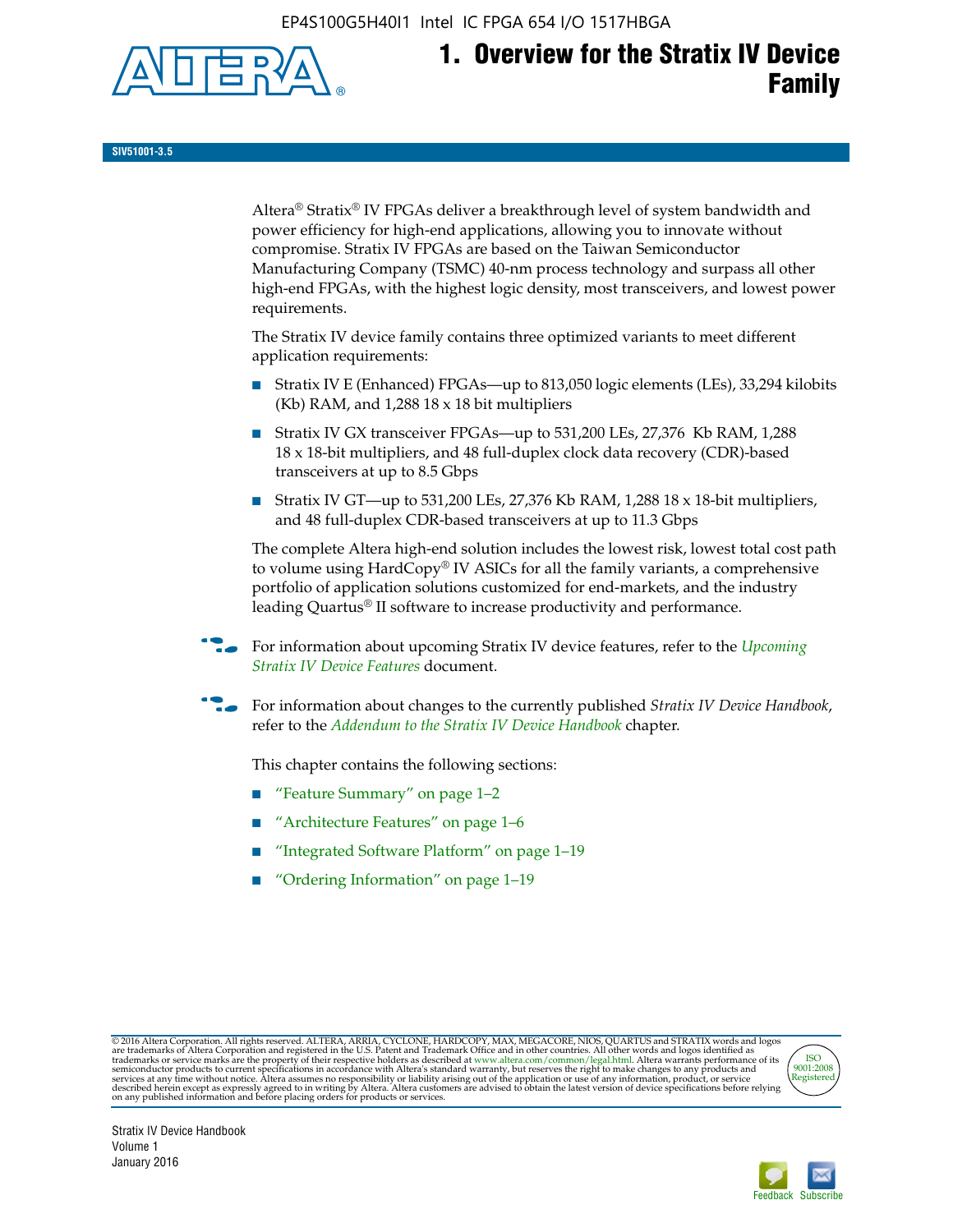# **Feature Summary**

The following list summarizes the Stratix IV device family features:

- Up to 48 full-duplex CDR-based transceivers in Stratix IV GX and GT devices supporting data rates up to 8.5 Gbps and 11.3 Gbps, respectively
- Dedicated circuitry to support physical layer functionality for popular serial protocols, such as PCI Express (PCIe) (PIPE) Gen1 and Gen2, Gbps Ethernet (GbE), Serial RapidIO, SONET/SDH, XAUI/HiGig, (OIF) CEI-6G, SD/HD/3G-SDI, Fibre Channel, SFI-5, and Interlaken
- Complete PCIe protocol solution with embedded PCIe hard IP blocks that implement PHY-MAC layer, Data Link layer, and Transaction layer functionality

**For more information, refer to the** *[IP Compiler for PCI Express User Guide](http://www.altera.com/literature/ug/ug_pci_express.pdf)***.** 

- Programmable transmitter pre-emphasis and receiver equalization circuitry to compensate for frequency-dependent losses in the physical medium
- Typical physical medium attachment (PMA) power consumption of 100 mW at 3.125 Gbps and 135 mW at 6.375 Gbps per channel
- 72,600 to 813,050 equivalent LEs per device
- 7,370 to 33,294 Kb of enhanced TriMatrix memory consisting of three RAM block sizes to implement true dual-port memory and FIFO buffers
- High-speed digital signal processing (DSP) blocks configurable as 9 x 9-bit,  $12 \times 12$ -bit,  $18 \times 18$ -bit, and  $36 \times 36$ -bit full-precision multipliers at up to 600 MHz
- Up to 16 global clocks (GCLK), 88 regional clocks (RCLK), and 132 periphery clocks (PCLK) per device
- Programmable power technology that minimizes power while maximizing device performance
- Up to 1,120 user I/O pins arranged in 24 modular I/O banks that support a wide range of single-ended and differential I/O standards
- Support for high-speed external memory interfaces including DDR, DDR2, DDR3 SDRAM, RLDRAM II, QDR II, and QDR II+ SRAM on up to 24 modular I/O banks
- High-speed LVDS I/O support with serializer/deserializer (SERDES), dynamic phase alignment (DPA), and soft-CDR circuitry at data rates up to 1.6 Gbps
- Support for source-synchronous bus standards, including SGMII, GbE, SPI-4 Phase 2 (POS-PHY Level 4), SFI-4.1, XSBI, UTOPIA IV, NPSI, and CSIX-L1
- Pinouts for Stratix IV E devices designed to allow migration of designs from Stratix III to Stratix IV E with minimal PCB impact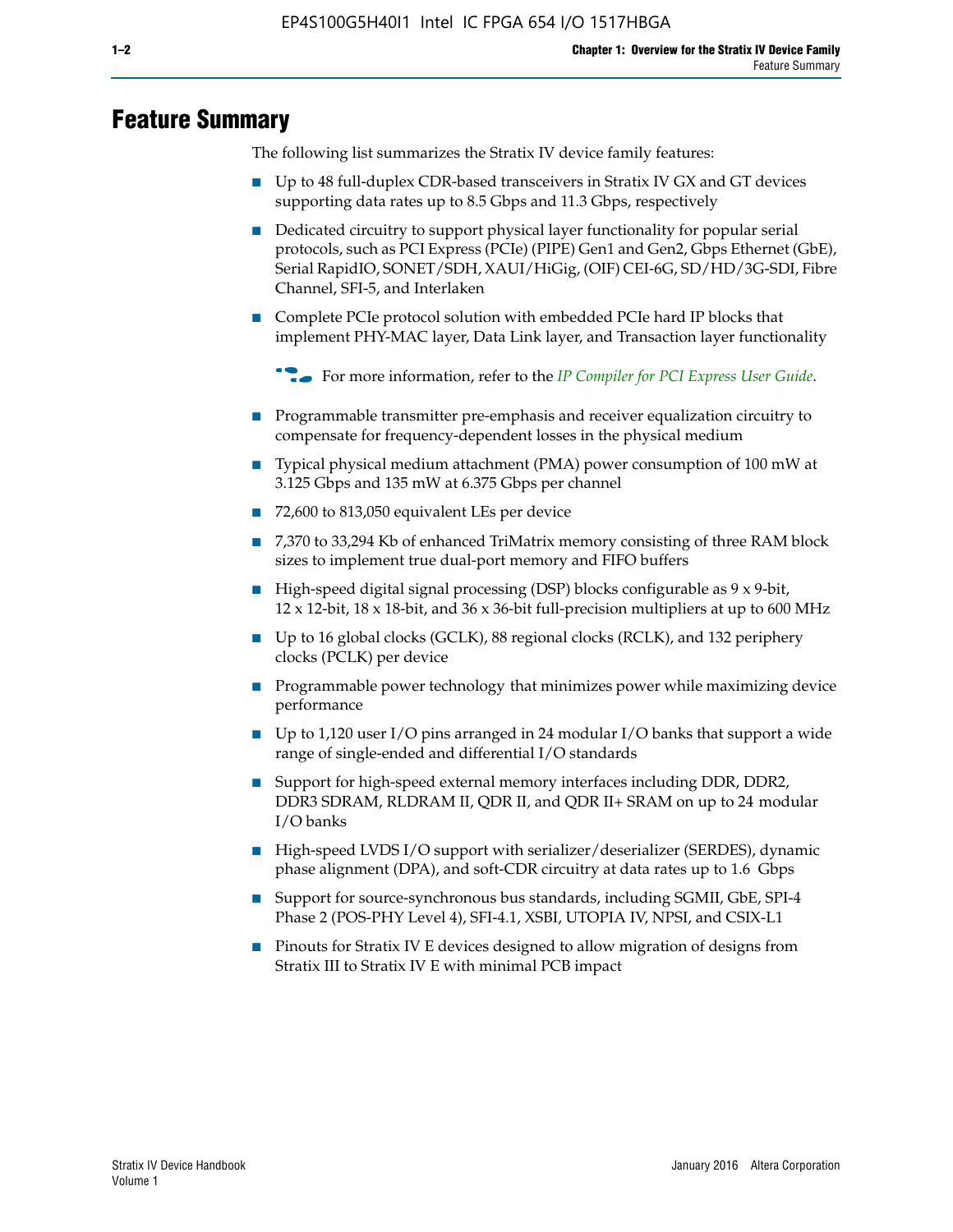## **Stratix IV GX Devices**

Stratix IV GX devices provide up to 48 full-duplex CDR-based transceiver channels per device:

- Thirty-two out of the 48 transceiver channels have dedicated physical coding sublayer (PCS) and physical medium attachment (PMA) circuitry and support data rates between 600 Mbps and 8.5 Gbps
- The remaining 16 transceiver channels have dedicated PMA-only circuitry and support data rates between 600 Mbps and 6.5 Gbps
- **1 The actual number of transceiver channels per device varies with device selection. For** more information about the exact transceiver count in each device, refer to Table 1–1 on page 1–11.
- 1 For more information about transceiver architecture, refer to the *[Transceiver](http://www.altera.com/literature/hb/stratix-iv/stx4_siv52001.pdf)  [Architecture in Stratix IV Devices](http://www.altera.com/literature/hb/stratix-iv/stx4_siv52001.pdf)* chapter.

Figure 1–1 shows a high-level Stratix IV GX chip view.

#### **Figure 1–1. Stratix IV GX Chip View** *(1)*



#### **Note to Figure 1–1:**

(1) Resource counts vary with device selection, package selection, or both.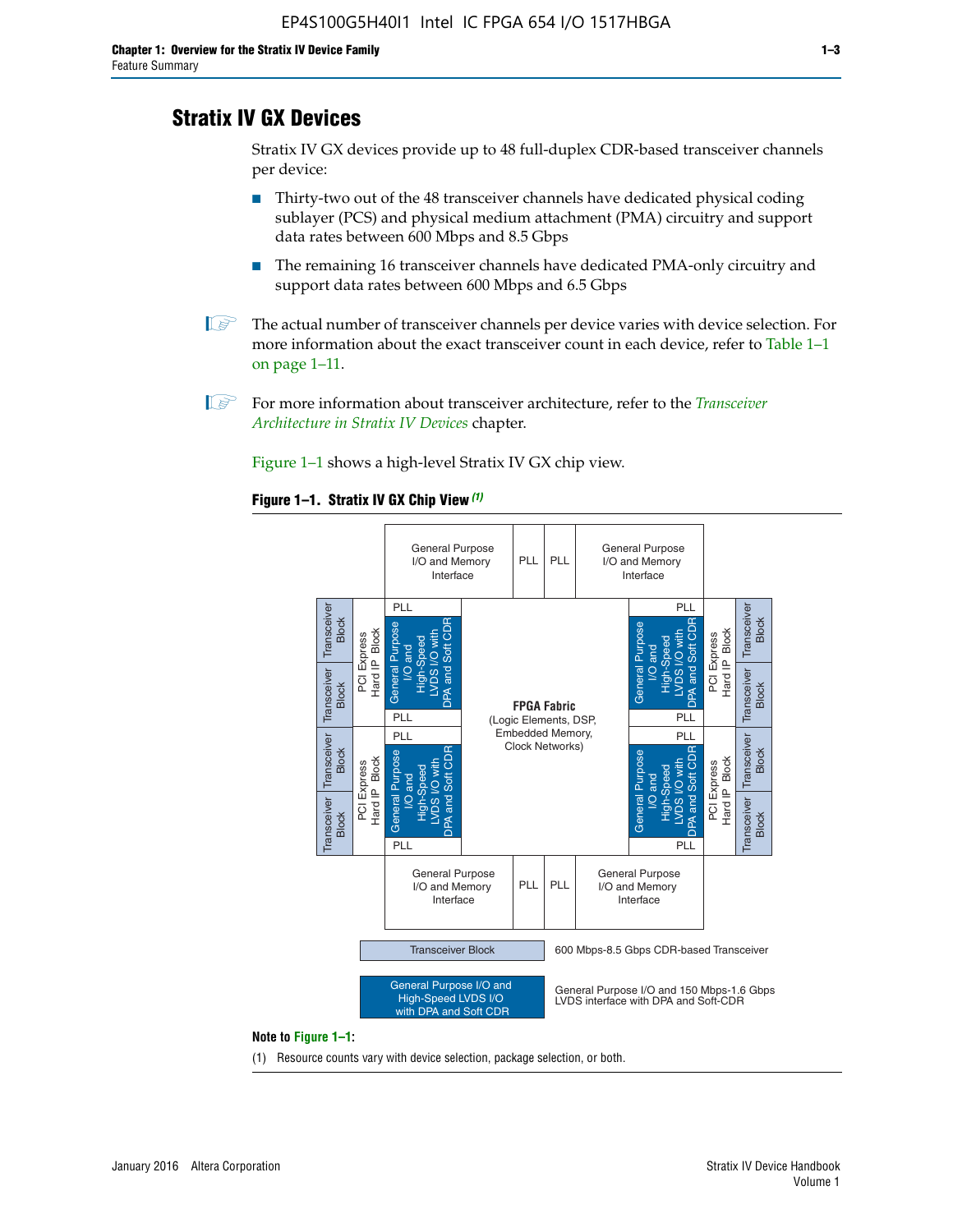## **Stratix IV E Device**

Stratix IV E devices provide an excellent solution for applications that do not require high-speed CDR-based transceivers, but are logic, user I/O, or memory intensive.

Figure 1–2 shows a high-level Stratix IV E chip view.





#### **Note to Figure 1–2:**

(1) Resource counts vary with device selection, package selection, or both.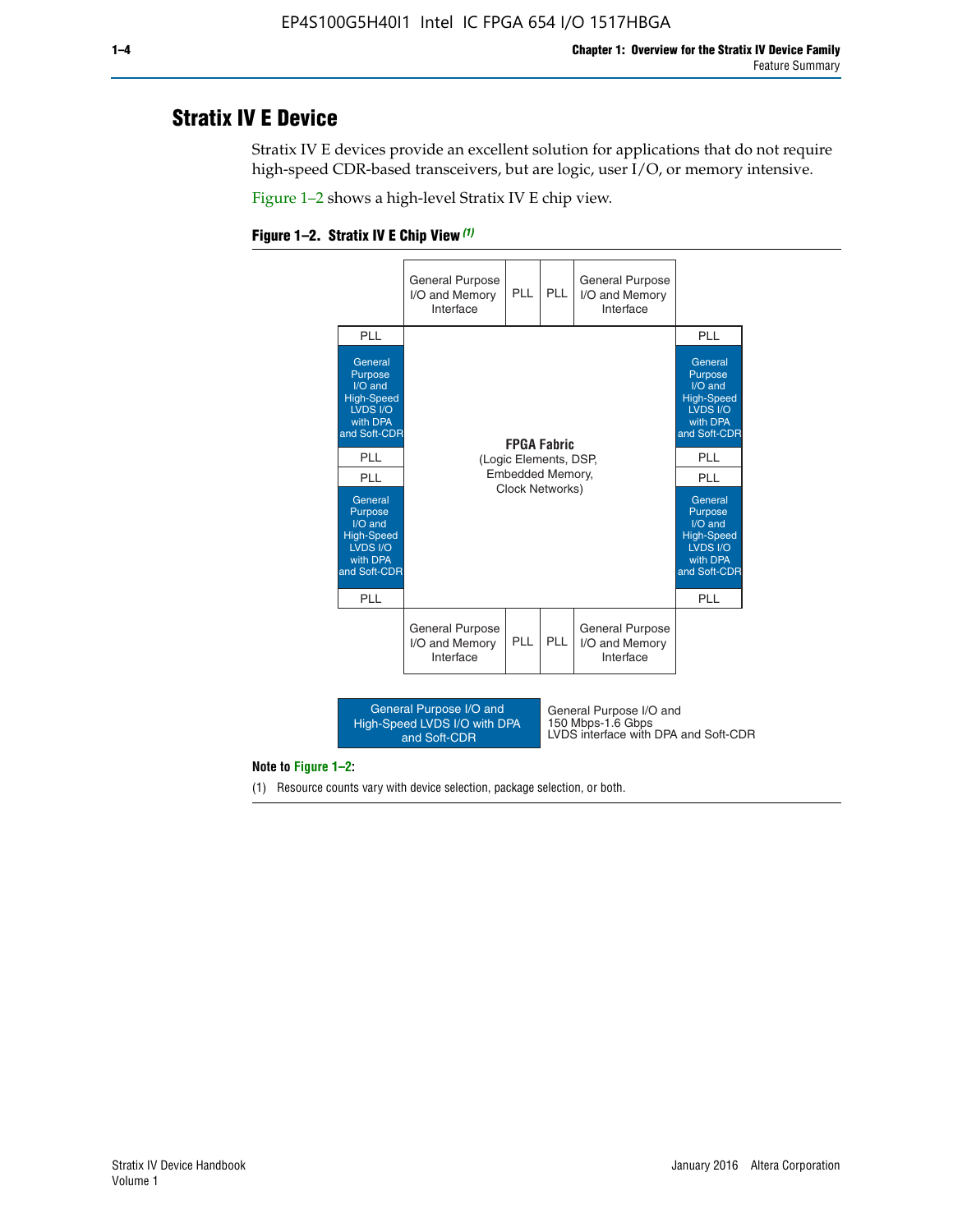# **Stratix IV GT Devices**

Stratix IV GT devices provide up to 48 CDR-based transceiver channels per device:

- Thirty-two out of the 48 transceiver channels have dedicated PCS and PMA circuitry and support data rates between 600 Mbps and 11.3 Gbps
- The remaining 16 transceiver channels have dedicated PMA-only circuitry and support data rates between 600 Mbps and 6.5 Gbps
- **1** The actual number of transceiver channels per device varies with device selection. For more information about the exact transceiver count in each device, refer to Table 1–7 on page 1–16.
- $\mathbb{I}$  For more information about Stratix IV GT devices and transceiver architecture, refer to the *[Transceiver Architecture in Stratix IV Devices](http://www.altera.com/literature/hb/stratix-iv/stx4_siv52001.pdf)* chapter.

Figure 1–3 shows a high-level Stratix IV GT chip view.





(1) Resource counts vary with device selection, package selection, or both.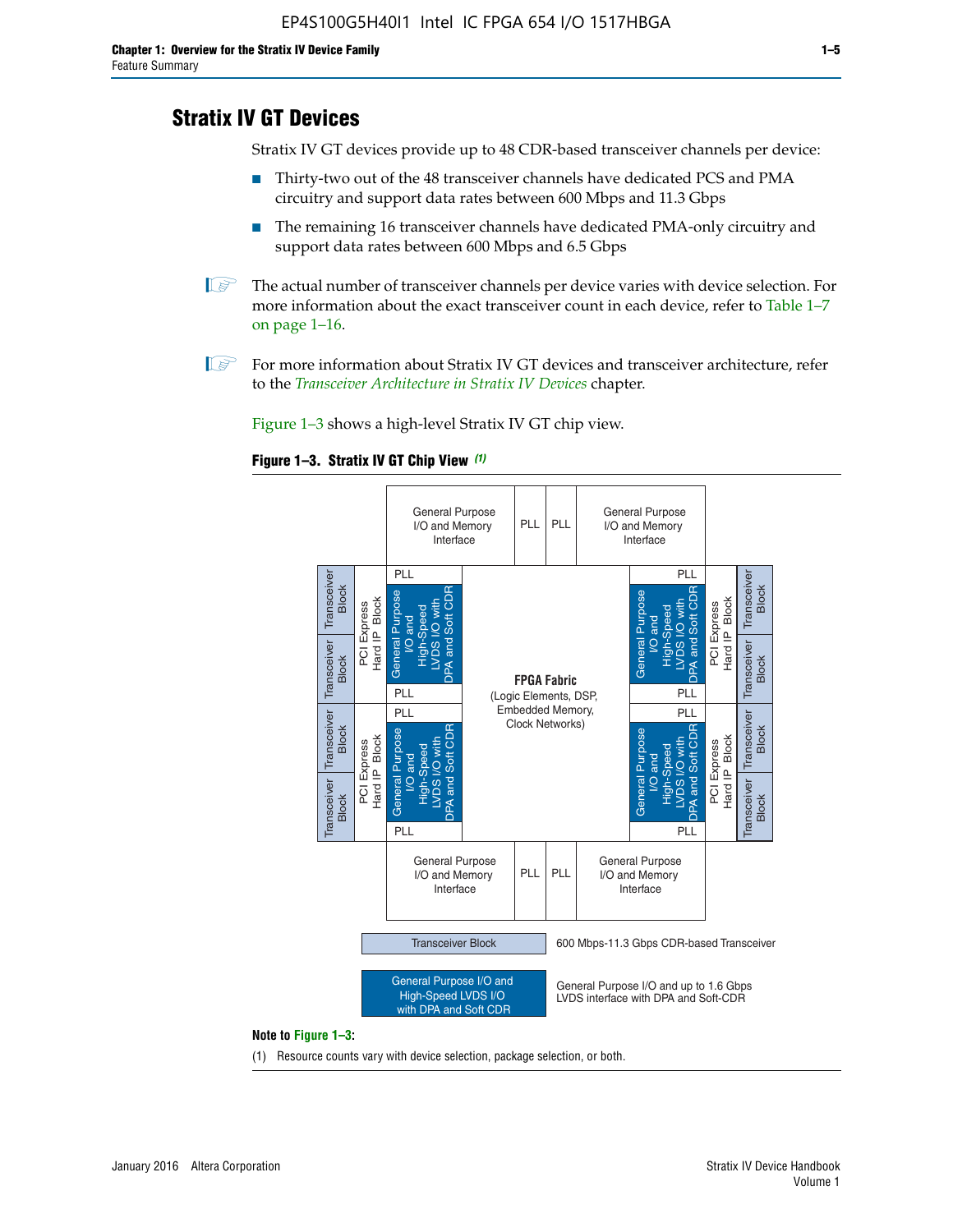# **Architecture Features**

The Stratix IV device family features are divided into high-speed transceiver features and FPGA fabric and I/O features.

 $\mathbb{I}$  The high-speed transceiver features apply only to Stratix IV GX and Stratix IV GT devices.

## **High-Speed Transceiver Features**

The following sections describe high-speed transceiver features for Stratix IV GX and GT devices.

#### **Highest Aggregate Data Bandwidth**

Up to 48 full-duplex transceiver channels supporting data rates up to 8.5 Gbps in Stratix IV GX devices and up to 11.3 Gbps in Stratix IV GT devices.

### **Wide Range of Protocol Support**

Physical layer support for the following serial protocols:

- Stratix IV GX—PCIe Gen1 and Gen2, GbE, Serial RapidIO, SONET/SDH, XAUI/HiGig, (OIF) CEI-6G, SD/HD/3G-SDI, Fibre Channel, SFI-5, GPON, SAS/SATA, HyperTransport 1.0 and 3.0, and Interlaken
- Stratix IV GT—40G/100G Ethernet, SFI-S, Interlaken, SFI-5.1, Serial RapidIO, SONET/SDH, XAUI/HiGig, (OIF) CEI-6G, 3G-SDI, and Fibre Channel
- Extremely flexible and easy-to-configure transceiver data path to implement proprietary protocols
- PCIe Support
	- Complete PCIe Gen1 and Gen2 protocol stack solution compliant to PCI Express base specification 2.0 that includes PHY-MAC, Data Link, and transaction layer circuitry embedded in PCI Express hard IP blocks
	- **For more information, refer to the [PCI Express Compiler User Guide](http://www.altera.com/literature/ug/ug_pci_express.pdf).**
	- Root complex and end-point applications
	- $x1, x4,$  and  $x8$  lane configurations
	- PIPE 2.0-compliant interface
	- Embedded circuitry to switch between Gen1 and Gen2 data rates
	- Built-in circuitry for electrical idle generation and detection, receiver detect, power state transitions, lane reversal, and polarity inversion
	- 8B/10B encoder and decoder, receiver synchronization state machine, and ± 300 parts per million (ppm) clock compensation circuitry
	- Transaction layer support for up to two virtual channels (VCs)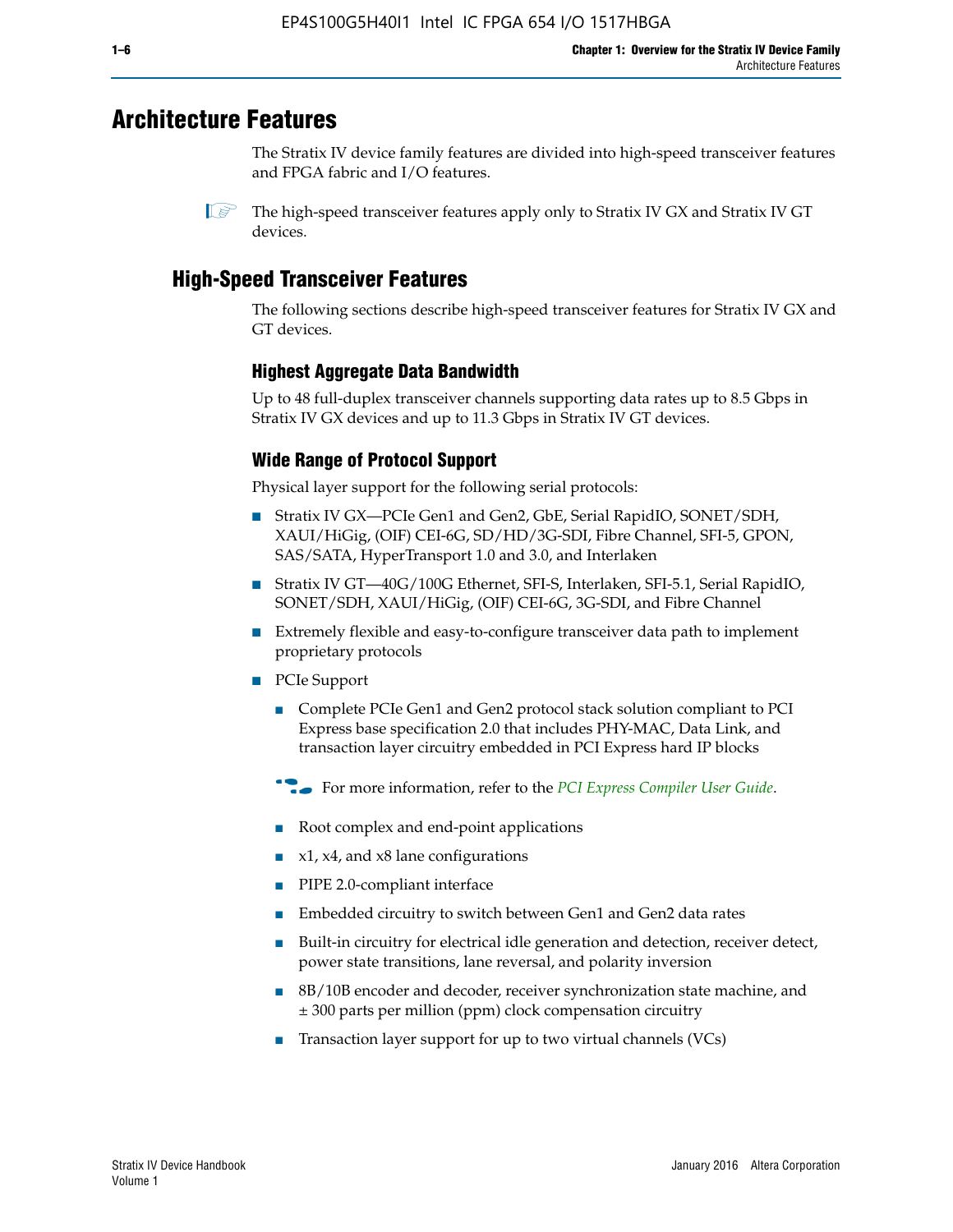- Compliant to IEEE802.3ae specification
- **■** Embedded state machine circuitry to convert XGMII idle code groups  $(|11|)$ to and from idle ordered sets  $(|A|, |K|, |R|)$  at the transmitter and receiver, respectively
- 8B/10B encoder and decoder, receiver synchronization state machine, lane deskew, and  $\pm 100$  ppm clock compensation circuitry
- GbE Support
	- Compliant to IEEE802.3-2005 specification
	- Automatic idle ordered set  $(111/112/1)$  generation at the transmitter, depending on the current running disparity
	- 8B/10B encoder and decoder, receiver synchronization state machine, and ± 100 ppm clock compensation circuitry
- Support for other protocol features such as MSB-to-LSB transmission in SONET/SDH configuration and spread-spectrum clocking in PCIe configurations

#### **Diagnostic Features**

- Serial loopback from the transmitter serializer to the receiver CDR for transceiver PCS and PMA diagnostics
- Reverse serial loopback pre- and post-CDR to transmitter buffer for physical link diagnostics
- Loopback master and slave capability in PCI Express hard IP blocks
- **For more information, refer to the** *[PCI Express Compiler User Guide](http://www.altera.com/literature/ug/ug_pci_express.pdf)***.**

#### **Signal Integrity**

Stratix IV devices simplify the challenge of signal integrity through a number of chip, package, and board-level enhancements to enable efficient high-speed data transfer into and out of the device. These enhancements include:

- Programmable 3-tap transmitter pre-emphasis with up to 8,192 pre-emphasis levels to compensate for pre-cursor and post-cursor inter-symbol interference (ISI)
- Up to 900% boost capability on the first pre-emphasis post-tap
- User-controlled and adaptive 4-stage receiver equalization with up to 16 dB of high-frequency gain
- On-die power supply regulators for transmitter and receiver phase-locked loop (PLL) charge pump and voltage controlled oscillator (VCO) for superior noise immunity
- On-package and on-chip power supply decoupling to satisfy transient current requirements at higher frequencies, thereby reducing the need for on-board decoupling capacitors
- Calibration circuitry for transmitter and receiver on-chip termination (OCT) resistors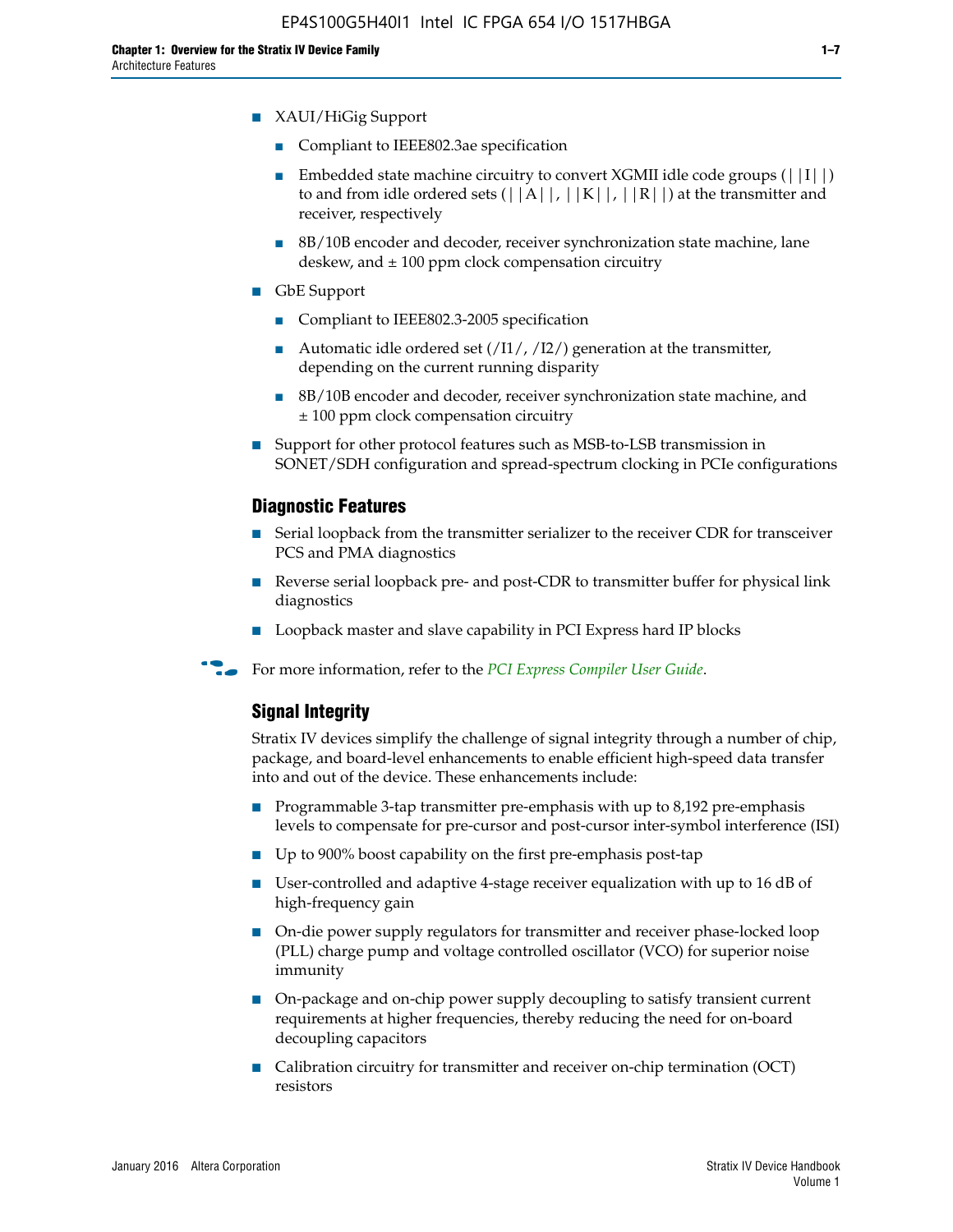# **FPGA Fabric and I/O Features**

The following sections describe the Stratix IV FPGA fabric and I/O features.

#### **Device Core Features**

- Up to 531,200 LEs in Stratix IV GX and GT devices and up to 813,050 LEs in Stratix IV E devices, efficiently packed in unique and innovative adaptive logic modules (ALMs)
- Ten ALMs per logic array block (LAB) deliver faster performance, improved logic utilization, and optimized routing
- Programmable power technology, including a variety of process, circuit, and architecture optimizations and innovations
- Programmable power technology available to select power-driven compilation options for reduced static power consumption

#### **Embedded Memory**

- TriMatrix embedded memory architecture provides three different memory block sizes to efficiently address the needs of diversified FPGA designs:
	- 640-bit MLAB
	- 9-Kb M9K
	- 144-Kb M144K
- Up to 33,294 Kb of embedded memory operating at up to 600 MHz
- Each memory block is independently configurable to be a single- or dual-port RAM, FIFO, ROM, or shift register

### **Digital Signal Processing (DSP) Blocks**

- Flexible DSP blocks configurable as  $9 \times 9$ -bit,  $12 \times 12$ -bit,  $18 \times 18$ -bit, and  $36 \times 36$ -bit full-precision multipliers at up to 600 MHz with rounding and saturation capabilities
- Faster operation due to fully pipelined architecture and built-in addition, subtraction, and accumulation units to combine multiplication results
- Optimally designed to support advanced features such as adaptive filtering, barrel shifters, and finite and infinite impulse response (FIR and IIR) filters

#### **Clock Networks**

- Up to 16 global clocks and 88 regional clocks optimally routed to meet the maximum performance of 800 MHz
- Up to 112 and 132 periphery clocks in Stratix IV GX and Stratix IV E devices, respectively
- Up to 66 (16 GCLK + 22 RCLK + 28 PCLK) clock networks per device quadrant in Stratix IV GX and Stratix IV GT devices
- Up to 71 (16 GCLK + 22 RCLK + 33 PCLK) clock networks per device quadrant in Stratix IV E devices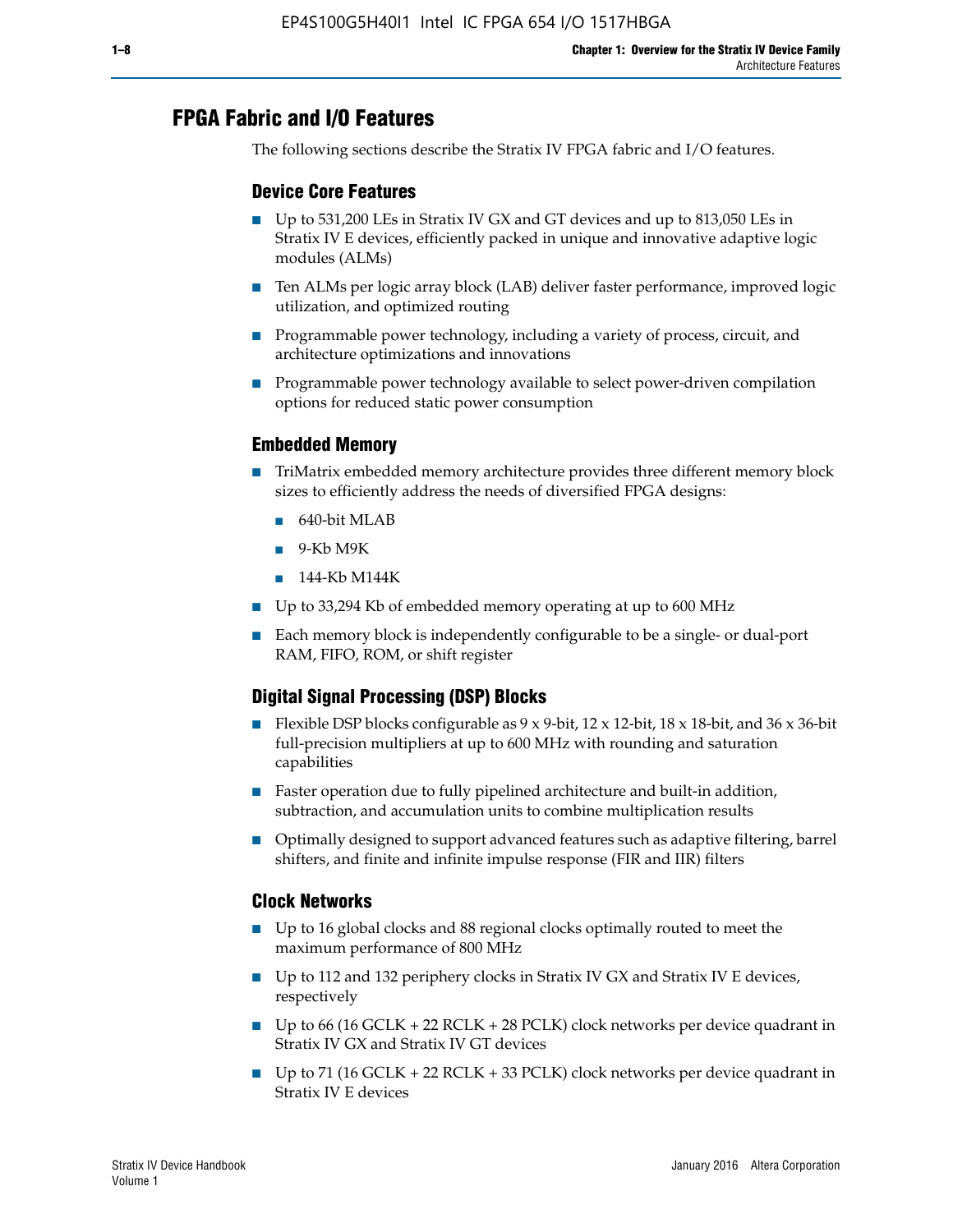#### **PLLs**

- Three to 12 PLLs per device supporting spread-spectrum input tracking, programmable bandwidth, clock switchover, dynamic reconfiguration, and delay compensation
- On-chip PLL power supply regulators to minimize noise coupling

#### **I/O Features**

- Sixteen to 24 modular I/O banks per device with 24 to 48 I/Os per bank designed and packaged for optimal simultaneous switching noise (SSN) performance and migration capability
- Support for a wide range of industry I/O standards, including single-ended (LVTTL/CMOS/PCI/PCIX), differential (LVDS/mini-LVDS/RSDS), voltage-referenced single-ended and differential (SSTL/HSTL Class I/II) I/O standards
- **O**n-chip series  $(R_S)$  and on-chip parallel  $(R_T)$  termination with auto-calibration for single-ended I/Os and on-chip differential  $(R_D)$  termination for differential I/Os
- Programmable output drive strength, slew rate control, bus hold, and weak pull-up capability for single-ended I/Os
- User I/O:GND: $V_{CC}$  ratio of 8:1:1 to reduce loop inductance in the package—PCB interface
- **■** Programmable transmitter differential output voltage ( $V_{OD}$ ) and pre-emphasis for high-speed LVDS I/O

#### **High-Speed Differential I/O with DPA and Soft-CDR**

- Dedicated circuitry on the left and right sides of the device to support differential links at data rates from 150 Mbps to 1.6 Gbps
- Up to 98 differential SERDES in Stratix IV GX devices, up to 132 differential SERDES in Stratix IV E devices, and up to 47 differential SERDES in Stratix IV GT devices
- DPA circuitry at the receiver automatically compensates for channel-to-channel and channel-to-clock skew in source synchronous interfaces
- Soft-CDR circuitry at the receiver allows implementation of asynchronous serial interfaces with embedded clocks at up to 1.6 Gbps data rate (SGMII and GbE)

#### **External Memory Interfaces**

- Support for existing and emerging memory interface standards such as DDR SDRAM, DDR2 SDRAM, DDR3 SDRAM, QDRII SRAM, QDRII+ SRAM, and RLDRAM II
- DDR3 up to 1,067 Mbps/533 MHz
- Programmable DQ group widths of 4 to 36 bits (includes parity bits)
- Dynamic OCT, trace mismatch compensation, read-write leveling, and half-rate register capabilities provide a robust external memory interface solution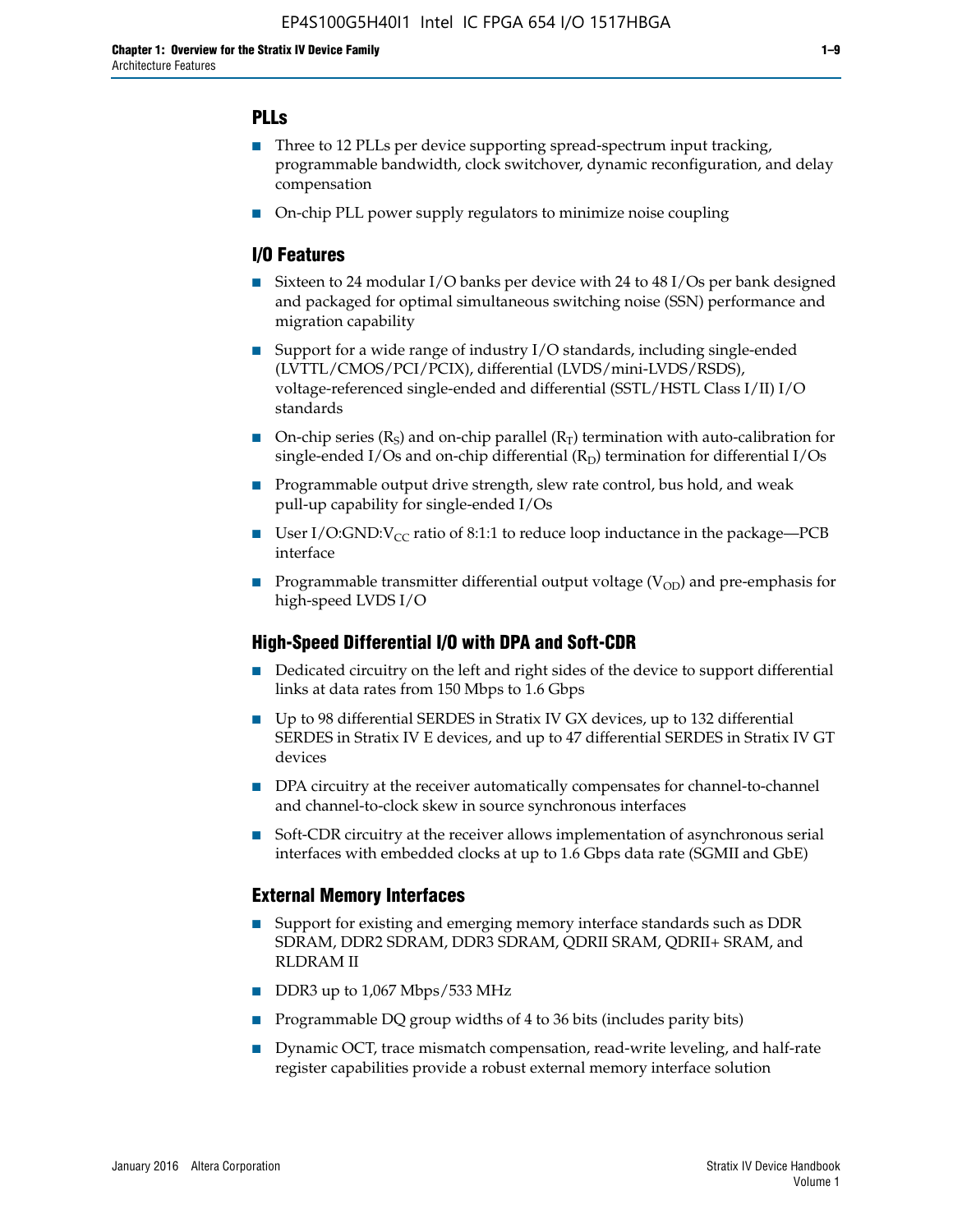#### **System Integration**

- All Stratix IV devices support hot socketing
- Four configuration modes:
	- Passive Serial (PS)
	- Fast Passive Parallel (FPP)
	- Fast Active Serial (FAS)
	- JTAG configuration
- Ability to perform remote system upgrades
- 256-bit advanced encryption standard (AES) encryption of configuration bits protects your design against copying, reverse engineering, and tampering
- Built-in soft error detection for configuration RAM cells
- For more information about how to connect the PLL, external memory interfaces,  $I/O$ , high-speed differential I/O, power, and the JTAG pins to PCB, refer to the *[Stratix IV GX and Stratix IV E Device Family Pin Connection Guidelines](http://www.altera.com/literature/dp/stratix4/PCG-01005.pdf)* and the *[Stratix IV GT Device Family Pin Connection Guidelines](http://www.altera.com/literature/dp/stratix4/PCG-01006.pdf)*.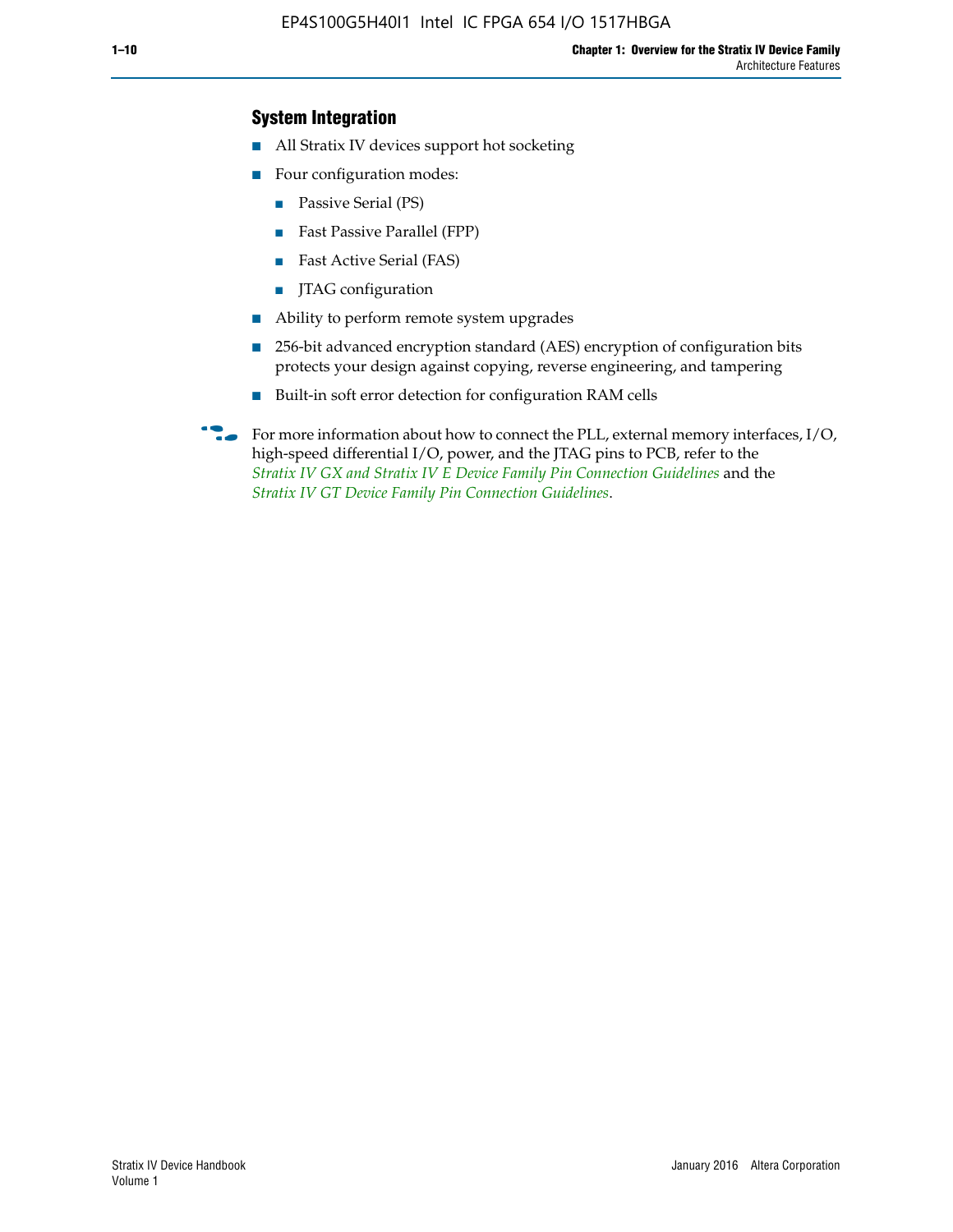#### Table 1–1 lists the Stratix IV GX device features.

### **Table 1–1. Stratix IV GX Device Features (Part 1 of 2)**

| <b>Feature</b>                                                       | EP4SGX70                       |                |                                  | <b>EP4SGX110</b> |    |                                | <b>EP4SGX180</b>               |                |       |              | <b>EP4SGX230</b>         |                          |                               |      |                | <b>EP4SGX290</b> |       |       |       |                          |                   |                | <b>EP4SGX360</b> |       |       |         | <b>EP4SGX530</b> |
|----------------------------------------------------------------------|--------------------------------|----------------|----------------------------------|------------------|----|--------------------------------|--------------------------------|----------------|-------|--------------|--------------------------|--------------------------|-------------------------------|------|----------------|------------------|-------|-------|-------|--------------------------|-------------------|----------------|------------------|-------|-------|---------|------------------|
| <b>Package</b><br><b>Option</b>                                      | F780                           | F1152          | F780                             | F1152            |    | F780                           | F1152                          |                | F1517 | F780         | F1152                    |                          | F1517                         | F780 | F1152          |                  | F1517 | F1760 | F1932 | F780                     | F1152             |                | F1517            | F1760 | F1932 | F1760   | F1932            |
| ALMs                                                                 | 29,040                         |                |                                  | 42,240           |    |                                | 70,300                         |                |       |              | 91,200                   |                          |                               |      |                | 116,480          |       |       |       |                          |                   |                | 141,440          |       |       | 212,480 |                  |
| LEs                                                                  | 72,600                         |                |                                  | 105,600          |    |                                | 175,750                        |                |       |              | 228,000                  |                          |                               |      |                | 291,200          |       |       |       |                          |                   |                | 353,600          |       |       |         | 531,200          |
| 0.6 Gbps-<br>8.5 Gbps<br>Transceivers<br>$(PMA + PCs)$<br>(1)        | $\overline{\phantom{0}}$       | 16             |                                  |                  | 16 |                                | $\qquad \qquad \longleftarrow$ | 16             | 24    |              |                          | 16                       | 24                            |      |                | 16               | 24    | 24    | 32    | $\overline{\phantom{0}}$ |                   | 16             | 24               | 24    | 32    | 24      | 32               |
| 0.6 Gbps-<br>6.5 Gbps<br><b>Transceivers</b><br>$(PMA + PCs)$<br>(1) | 8                              |                | 8                                | 16               | –  | 8                              | 16                             | -              |       | 8            | 16                       | $\overline{\phantom{0}}$ | $\overbrace{\phantom{aaaaa}}$ | 16   | 16             |                  | -     |       |       | 16                       | 16                |                |                  |       |       |         |                  |
| PMA-only<br>CMU<br>Channels<br>$(0.6$ Gbps-<br>6.5 Gbps)             | $\qquad \qquad \longleftarrow$ | 8              | $\overbrace{\phantom{12322111}}$ |                  | 8  | $\qquad \qquad \longleftarrow$ |                                | 8              | 12    | -            | $\overline{\phantom{a}}$ | 8                        | 12                            |      |                | 8                | 12    | 12    | 16    | $\overline{\phantom{0}}$ | $\hspace{0.05cm}$ | 8              | 12               | 12    | 16    | 12      | 16               |
| PCI Express<br>hard IP<br><b>Blocks</b>                              | $\mathbf{1}$                   | $\overline{2}$ |                                  | $\overline{2}$   |    | 1                              |                                | $\overline{2}$ |       | $\mathbf{1}$ |                          | $\overline{c}$           |                               |      |                | $\overline{c}$   |       |       | 4     |                          |                   | $\overline{2}$ |                  |       | 4     |         | 4                |
| High-Speed<br>LVDS<br>SERDES (up<br>to 1.6 Gbps)<br>(4)              | 28                             | 56             | 28                               | 28               | 56 | 28                             | 44                             |                | 88    | 28           | 44                       |                          | 88                            | —    | 44             |                  | 88    | 88    | 98    |                          | 44                |                | 88               | 88    | 98    | 88      | 98               |
| SPI-4.2 Links                                                        | $\mathbf{1}$                   |                |                                  | 1                |    | $\mathbf{1}$                   | $\overline{c}$                 |                | 4     | 1            | $\overline{c}$           |                          | $\overline{4}$                | —    | $\overline{2}$ |                  |       | 4     |       | $\overline{\phantom{0}}$ | $\overline{2}$    |                |                  | 4     |       |         | 4                |

**Chapter 1: Overview for the Stratix IV Device Family**

**Chapter 1: Overview for the Stratix IV Device Family**<br>Architecture Features

Architecture Features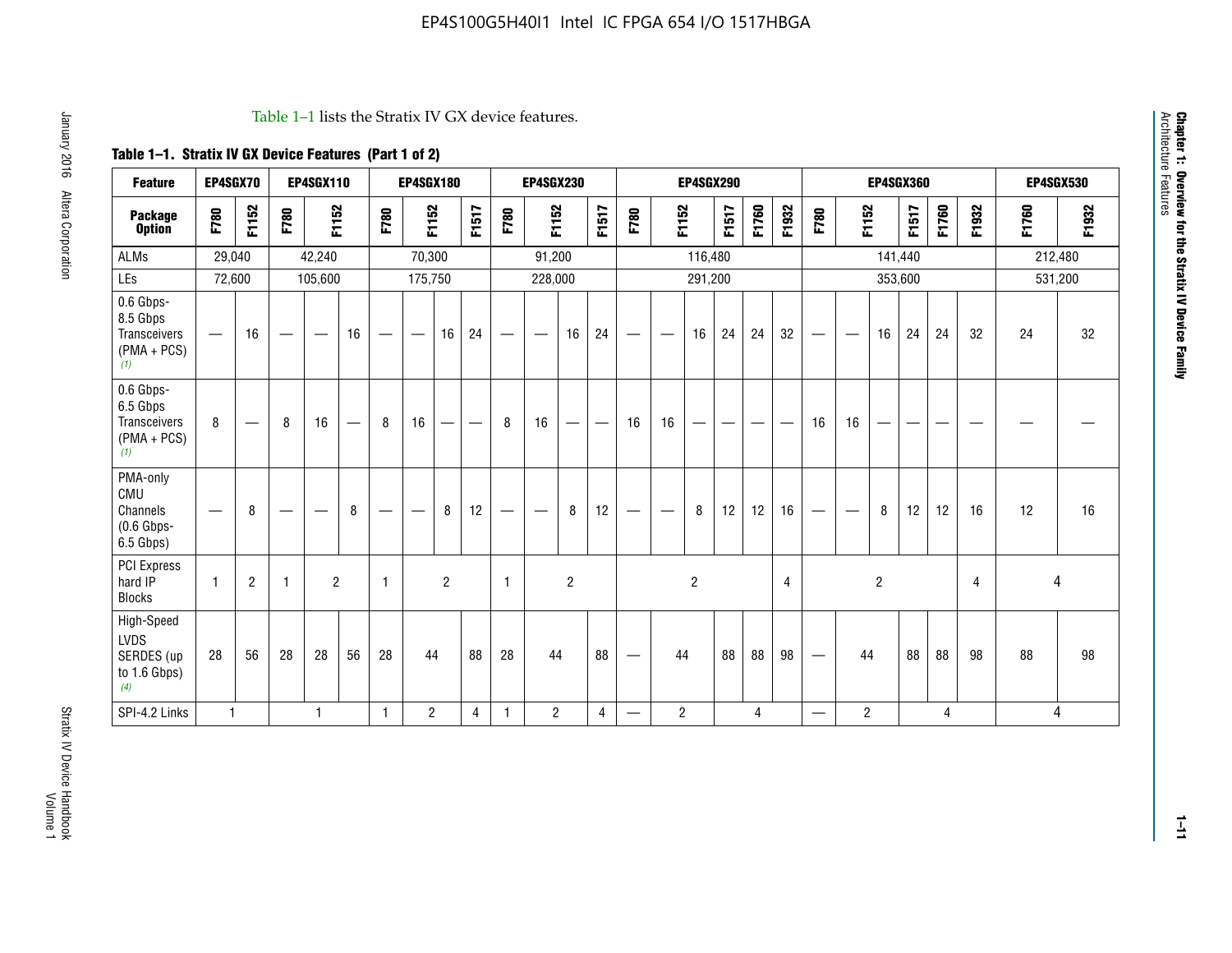**Table 1–1. Stratix IV GX Device Features (Part 2 of 2)**

| <b>Feature</b>                                       | EP4SGX70                      |                        |                             | <b>EP4SGX110</b>            |                       |                             | EP4SGX180                   |                                 |                        |                             | EP4SGX230                   |                        |                        |                             |                                        | EP4SGX290              |                        |                        |                        |                             |                             |                        | EP4SGX360          |                        |                        | <b>EP4SGX530</b>  |                   |
|------------------------------------------------------|-------------------------------|------------------------|-----------------------------|-----------------------------|-----------------------|-----------------------------|-----------------------------|---------------------------------|------------------------|-----------------------------|-----------------------------|------------------------|------------------------|-----------------------------|----------------------------------------|------------------------|------------------------|------------------------|------------------------|-----------------------------|-----------------------------|------------------------|--------------------|------------------------|------------------------|-------------------|-------------------|
| <b>Package</b><br><b>Option</b>                      | F780                          | F1152                  | F780                        | F1152                       |                       | F780                        | F1152                       |                                 | F1517                  | F780                        | F1152                       |                        | F1517                  | F780                        | F1152                                  |                        | F1517                  | F1760                  | F1932                  | F780                        | F1152                       |                        | F1517              | F1760                  | F1932                  | F1760             | F1932             |
| M9K Blocks<br>(256x)<br>36 bits)                     | 462                           |                        |                             | 660                         |                       |                             | 950                         |                                 |                        |                             | 1,235                       |                        |                        |                             |                                        | 936                    |                        |                        |                        |                             |                             |                        | 1,248              |                        |                        | 1,280             |                   |
| M144K<br>Blocks<br>(2048 x)<br>72 bits)              | 16                            |                        |                             | 16                          |                       |                             | 20                          |                                 |                        |                             | 22                          |                        |                        |                             |                                        | 36                     |                        |                        |                        |                             |                             | 48                     |                    |                        |                        | 64                |                   |
| <b>Total Memory</b><br>(MLAB+M9K<br>+M144K) Kb       | 7,370                         |                        |                             | 9,564                       |                       |                             | 13,627                      |                                 |                        |                             | 17,133                      |                        |                        |                             |                                        | 17,248                 |                        |                        |                        |                             |                             | 22,564                 |                    |                        |                        | 27,376            |                   |
| Embedded<br><b>Multipliers</b><br>$18 \times 18$ (2) | 384                           |                        |                             | 512                         |                       |                             | 920                         |                                 |                        |                             | 1,288                       |                        |                        |                             |                                        | 832                    |                        |                        |                        |                             |                             | 1,040                  |                    |                        | 1,02<br>4              | 1,024             |                   |
| PLLs                                                 | 3                             | 4                      | 3                           | 4                           |                       | 3                           | 6                           |                                 | 8                      | 3                           | 6                           |                        | $\, 8$                 | 4                           | 6                                      |                        | 8                      | 12                     | 12                     | 4                           | 6                           |                        | 8                  | 12                     | 12                     | 12                | 12                |
| User I/Os $(3)$                                      | 372                           | 488                    | 372                         | 372                         | 48<br>8               | 372                         | 56<br>4                     | 56<br>4                         | 74<br>4                | 372                         | 564                         | 56<br>4                | 74<br>$\overline{4}$   | 289                         | 564                                    | 56<br>4                | 74<br>4                | 88<br>0                | 92<br>$\mathbf 0$      | 289                         | 564                         | 56<br>4                | 74                 | 88<br>$\mathbf{0}$     | 920                    | 880               | 920               |
| Speed Grade<br>(fastest to<br>slowest) $(5)$         | $-2\times$ ,<br>$-3,$<br>$-4$ | $-2,$<br>$-3,$<br>$-4$ | $-2\times$<br>$-3,$<br>$-4$ | $-2\times$<br>$-3,$<br>$-4$ | $-2,$<br>$-3$<br>$-4$ | $-2\times$<br>$-3,$<br>$-4$ | $-2$<br>×,<br>$-3,$<br>$-4$ | $-2$<br>$-3$<br>$\cdot$<br>$-4$ | $-2,$<br>$-3,$<br>$-4$ | $-2\times$<br>$-3,$<br>$-4$ | $-2\times$<br>$-3,$<br>$-4$ | $-2,$<br>$-3,$<br>$-4$ | $-2,$<br>$-3,$<br>$-4$ | $-2\times$<br>$-3,$<br>$-4$ | $-2\times$<br>$\cdot$<br>$-3,$<br>$-4$ | $-2,$<br>$-3,$<br>$-4$ | $-2,$<br>$-3,$<br>$-4$ | $-2,$<br>$-3,$<br>$-4$ | $-2,$<br>$-3,$<br>$-4$ | $-2\times$<br>$-3,$<br>$-4$ | $-2\times$<br>$-3,$<br>$-4$ | $-2,$<br>$-3,$<br>$-4$ | -2,<br>$-3,$<br>-4 | $-2,$<br>$-3,$<br>$-4$ | $-2,$<br>$-3,$<br>$-4$ | $-2, -3,$<br>$-4$ | $-2, -3,$<br>$-4$ |

#### **Notes to Table 1–1:**

(1) The total number of transceivers is divided equally between the left and right side of each device, except for the devices in the F780 package. These devices have eight transceiver channels located only on the right side of the device.

- (2) Four multiplier adder mode.
- (3) The user I/Os count from pin-out files includes all general purpose I/O, dedicated clock pins, and dual purpose configuration pins. Transceiver pins and dedicated configuration pins are not included in the pin count.
- (4) Total pairs of high-speed LVDS SERDES take the lowest channel count of  $R_X/T_X$ .
- (5) The difference between the Stratix IV GX devices in the –2 and –2x speed grades is the number of available transceiver channels. The –2 device allows you to use the transceiver CMU blocks as transceiver channels. The –2x device does NOT allow you to use the CMU blocks as transceiver channels. In addition to the reduction of available transceiver channels in the Stratix IV GX –2x device, the data rates in the –2x device are limited to 6.5 Gbps.

January 2016 Altera Corporation

Altera Corporation

January 2016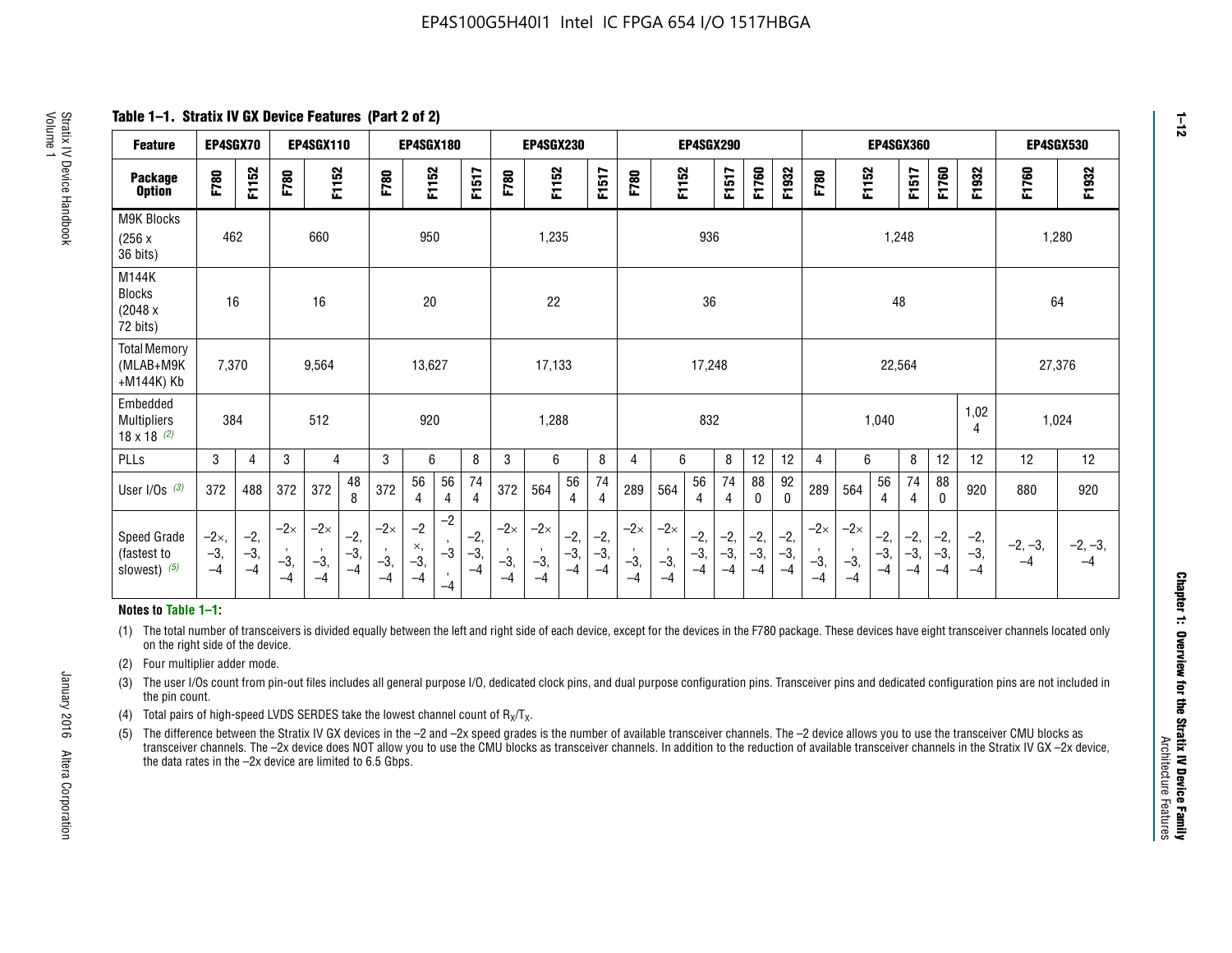Table 1–2 lists the Stratix IV GX device package options.

#### **Table 1–2. Stratix IV GX Device Package Options** *(1)***,** *(2)*

| <b>Device</b> | <b>F780</b><br>(29 mm x 29 mm) $(6)$ |            | F1152<br>$(35 \, \text{mm} \times 35 \, \text{mm})$<br>(6) | F1152<br>$(35$ mm x 35 mm) $(5)$ , $(7)$ |             | F1517<br>$(40 \, \text{mm} \times 40 \, \text{mm})$<br>$(5)$ $(7)$ | <b>F1760</b><br>$(42.5 \text{ mm} \times 42.5 \text{ mm})$<br>$\boldsymbol{U}$ | F1932<br>$(45 \, \text{mm} \times 45 \, \text{mm})$<br>(7) |
|---------------|--------------------------------------|------------|------------------------------------------------------------|------------------------------------------|-------------|--------------------------------------------------------------------|--------------------------------------------------------------------------------|------------------------------------------------------------|
| EP4SGX70      | <b>DF29</b>                          |            |                                                            | <b>HF35</b>                              |             |                                                                    |                                                                                |                                                            |
| EP4SGX110     | DF <sub>29</sub>                     |            | FF35                                                       | <b>HF35</b>                              |             |                                                                    |                                                                                |                                                            |
| EP4SGX180     | <b>DF29</b>                          |            | FF35                                                       |                                          | <b>HF35</b> | KF40                                                               |                                                                                |                                                            |
| EP4SGX230     | <b>DF29</b>                          |            | FF35                                                       |                                          | <b>HF35</b> | KF40                                                               |                                                                                |                                                            |
| EP4SGX290     |                                      | FH29 $(3)$ | <b>FF35</b>                                                |                                          | <b>HF35</b> | KF40                                                               | KF43                                                                           | <b>NF45</b>                                                |
| EP4SGX360     |                                      | FH29 $(3)$ | FF35                                                       |                                          | <b>HF35</b> | KF40                                                               | KF43                                                                           | <b>NF45</b>                                                |
| EP4SGX530     |                                      |            |                                                            |                                          | HH35 $(4)$  | KH40 (4)                                                           | KF43                                                                           | <b>NF45</b>                                                |

#### **Notes to Table 1–2:**

(1) Device packages in the same column and marked under the same arrow sign have vertical migration capability.

(2) Use the Pin Migration Viewer in the Pin Planner to verify the pin migration compatibility when migrating devices. For more information, refer to *[I/O Management](http://www.altera.com/literature/hb/qts/qts_qii52013.pdf)* in the *Quartus II Handbook, Volume 2*.

(3) The 780-pin EP4SGX290 and EP4SGX360 devices are available only in 33 mm x 33 mm Hybrid flip chip package.

(4) The 1152-pin and 1517-pin EP4SGX530 devices are available only in 42.5 mm x 42.5 mm Hybrid flip chip packages.

(5) When migrating between hybrid and flip chip packages, there is an additional keep-out area. For more information, refer to the *[Package Information Datasheet for Altera Devices](http://www.altera.com/literature/ds/dspkg.pdf)*.

(6) Devices listed in this column are available in –2x, –3, and –4 speed grades. These devices do not have on-package decoupling capacitors.

(7) Devices listed in this column are available in –2, –3, and –4 speed grades. These devices have on-package decoupling capacitors. For more information about on-package decoupling capacitor value in each device, refer to Table 1–3.

 $\mathbb{L}$ s On-package decoupling reduces the need for on-board or PCB decoupling capacitors by satisfying the transient current requirements at higher frequencies. The *[Power Delivery Network](http://www.altera.com/literature/ug/pdn_tool_stxiv.zip)* design tool for Stratix IV devices accounts for the on-package decoupling and reflects the reduced requirements for PCB decoupling capacitors.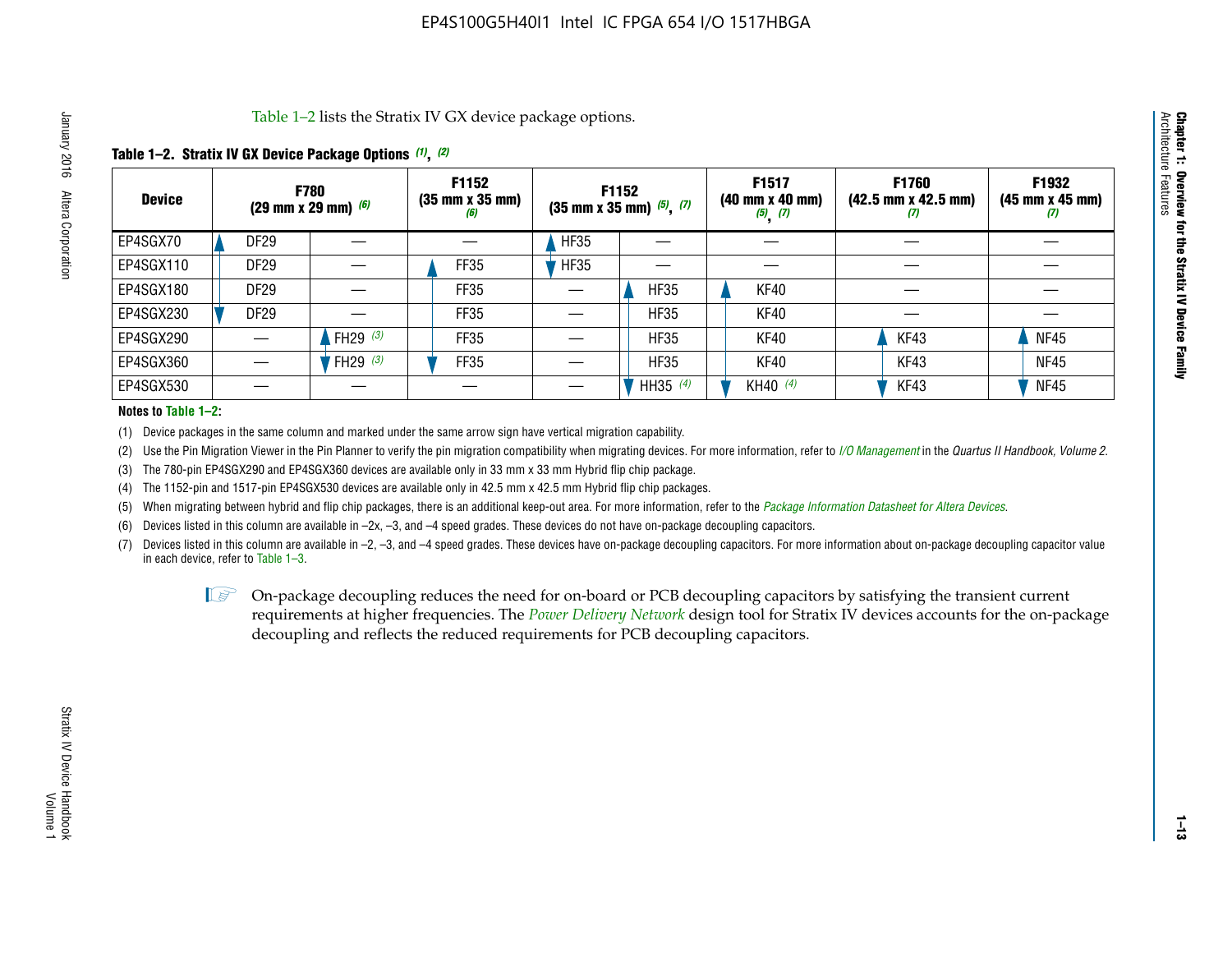|  |  | Table 1-3. Stratix IV GX Device On-Package Decoupling Information (1) |  |  |
|--|--|-----------------------------------------------------------------------|--|--|
|--|--|-----------------------------------------------------------------------|--|--|

| <b>Ordering Information</b> |                     | $V_{cc}$                            | V <sub>CCIO</sub>    | V <sub>CCL_GXB</sub>         | $V_{\texttt{CCA}\_\textsf{L/R}}$ | V <sub>CCT</sub> and V <sub>CCR</sub> (Shared)   |
|-----------------------------|---------------------|-------------------------------------|----------------------|------------------------------|----------------------------------|--------------------------------------------------|
| EP4SGX70                    | <b>HF35</b>         | $2\times1$ uF + $2\times470$ nF     | 10nF per bank $(2)$  | 100nF per transceiver block  | 100 <sub>n</sub> F               | $1\times470$ nF + $1\times47$ nF per side        |
| EP4SGX110                   | <b>HF35</b>         | $2\times1$ uF + $2\times470$ nF     | 10nF per bank $(2)$  | 100nF per transceiver block  | 100 <sub>n</sub> F               | $1\times470$ nF + $1\times47$ nF per side        |
| EP4SGX180                   | <b>HF35</b><br>KF40 | $2\times1$ uF + $2\times470$ nF     | 10nF per bank $(2)$  | 100nF per transceiver block  | 100 <sub>n</sub> F               | $1\times470$ nF + $1\times47$ nF per side        |
| EP4SGX230                   | <b>HF35</b><br>KF40 | $2 \times 1$ uF + $2 \times 470$ nF | 10 nF per bank $(2)$ | 100 nF per transceiver block | 100 nF                           | $1 \times 470$ nF + $1 \times 47$ nF<br>per side |
|                             | <b>HF35</b>         |                                     |                      |                              |                                  |                                                  |
| EP4SGX290                   | KF40<br>KF43        | $4\times1$ uF + $4\times470$ nF     | 10 nF per bank $(2)$ | 100 nF per transceiver block | 100 <sub>n</sub> F               | $1 \times 470$ nF + $1 \times 47$ nF<br>per side |
|                             | <b>NF45</b>         |                                     |                      |                              |                                  |                                                  |
|                             | <b>HF35</b>         |                                     |                      |                              |                                  |                                                  |
| EP4SGX360                   | KF40                | $4 \times 1$ uF + $4 \times 470$ nF | 10 nF per bank $(2)$ | 100 nF per transceiver block | 100 nF                           | $1 \times 470$ nF + $1 \times 47$ nF             |
|                             | KF43                |                                     |                      |                              |                                  | per side                                         |
|                             | <b>NF45</b>         |                                     |                      |                              |                                  |                                                  |
|                             | <b>HH35</b>         |                                     |                      |                              |                                  |                                                  |
|                             | KH40                |                                     |                      |                              |                                  | $1 \times 470$ nF + $1 \times 47$ nF             |
| EP4SGX530                   | KF43                | $4\times1$ uF + $4\times470$ nF     | 10 nF per bank $(2)$ | 100 nF per transceiver block | 100 nF                           | per side                                         |
|                             | <b>NF45</b>         |                                     |                      |                              |                                  |                                                  |

**Notes to Table 1–3:**

(1) Table 1-3 refers to production devices on-package decoupling. For more information about decoupling design of engineering sample (ES) devices, contact [Altera Technical Support](http://mysupport.altera.com/eservice/login.asp).

(2) For I/O banks  $3(*)$ ,  $4(*)$ ,  $7(*)$ , and  $8(*)$  only. There is no OPD for I/O bank  $1(*)$ ,  $2(*)$ ,  $5(*)$ , and  $6(*)$ .

**1–14**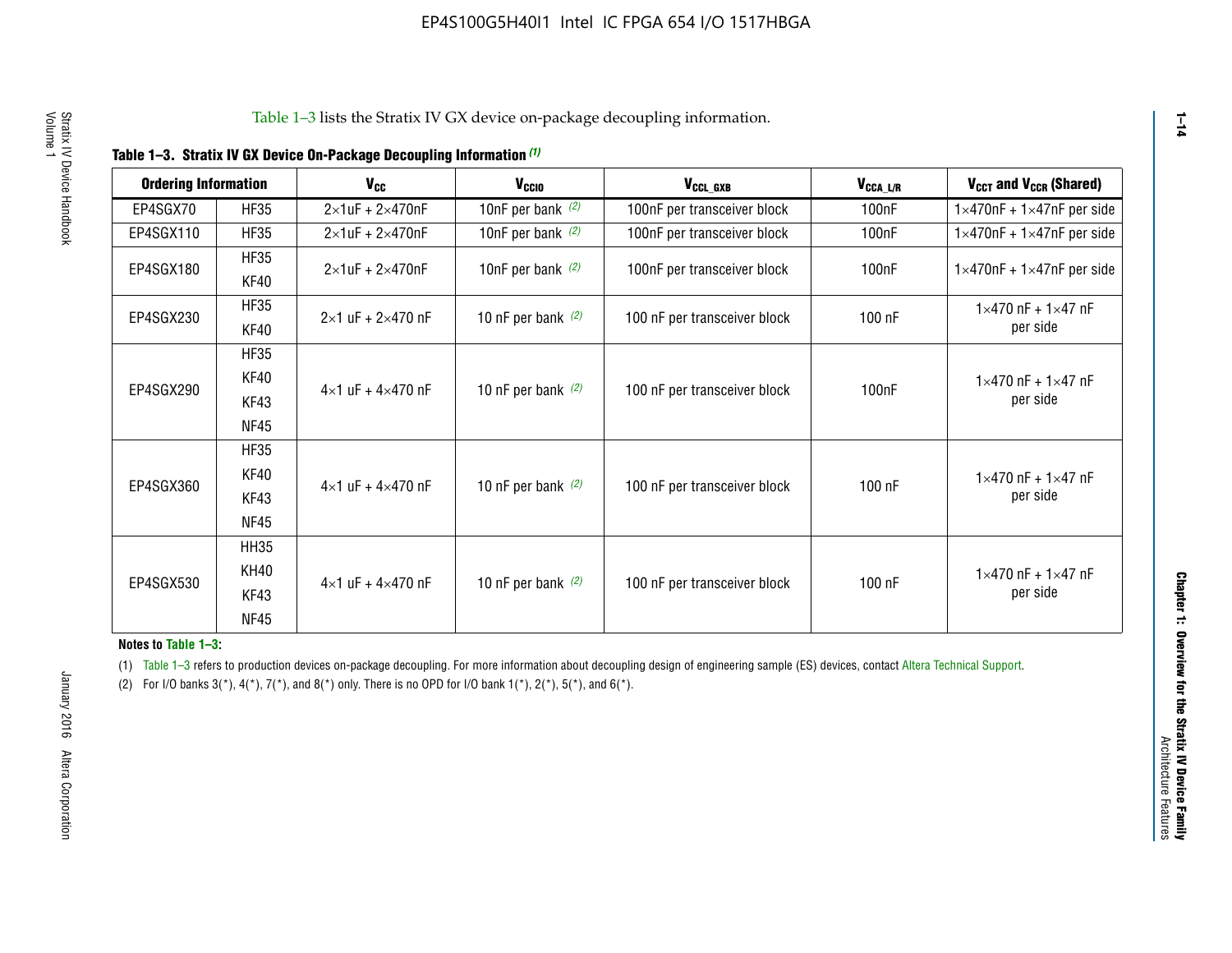#### Table 1–4 lists the Stratix IV E device features.

#### **Table 1–4. Stratix IV E Device Features**

| <b>Feature</b>                                      | <b>EP4SE230</b> |     | <b>EP4SE360</b>                        |              | <b>EP4SE530</b> |              |          | <b>EP4SE820</b> |            |  |
|-----------------------------------------------------|-----------------|-----|----------------------------------------|--------------|-----------------|--------------|----------|-----------------|------------|--|
| Package Pin Count                                   | 780             | 780 | 1152                                   | 1152         | 1517            | 1760         | 1152     | 1517            | 1760       |  |
| ALMs                                                | 91,200          |     | 141,440                                |              | 212,480         |              |          | 325,220         |            |  |
| LEs                                                 | 228,000         |     | 353,600                                |              | 531,200         |              |          | 813,050         |            |  |
| High-Speed LVDS<br>SERDES (up to<br>1.6 Gbps) $(1)$ | 56              | 56  | 88                                     | 88           | 112             | 112          | 88       | 112             | 132        |  |
| SPI-4.2 Links                                       | 3               | 3   | 4                                      | 4            |                 | 6            | 4        | 6               | 6          |  |
| <b>M9K Blocks</b><br>(256 x 36 bits)                | 1,235           |     | 1,248                                  |              | 1,280           |              |          | 1610            |            |  |
| M144K Blocks<br>(2048 x 72 bits)                    | 22              |     | 48                                     |              | 64              |              |          | 60              |            |  |
| <b>Total Memory</b><br>$(MLAB+M9K+$<br>M144K) Kb    | 17,133          |     | 22,564                                 |              | 27,376          |              |          | 33,294          |            |  |
| <b>Embedded Multipliers</b><br>$(18 \times 18)$ (2) | 1,288           |     | 1,040                                  |              | 1,024           |              |          | 960             |            |  |
| PLLs                                                | 4               | 4   | 8                                      | 8            | 12              | 12           | 8        | 12              | 12         |  |
| User I/Os $(3)$                                     | 488             | 488 | 744                                    | 744          | 976             | 976          | 744(4)   | 976 (4)         | 1120 $(4)$ |  |
| Speed Grade<br>(fastest to slowest)                 |                 |     | $-2, -3, -4$ $-2, -3, -4$ $-2, -3, -4$ | $-2, -3, -4$ | $-2, -3, -4$    | $-2, -3, -4$ | $-3, -4$ | $-3, -4$        | $-3, -4$   |  |

#### **Notes to Table 1–4:**

(1) The user I/O count from the pin-out files include all general purpose I/Os, dedicated clock pins, and dual purpose configuration pins. Transceiver pins and dedicated configuration pins are not included in the pin count.

(2) Four multiplier adder mode.

(3) Total pairs of high-speed LVDS SERDES take the lowest channel count of  $R_X/T_X$ .

(4) This data is preliminary.

Architecture Features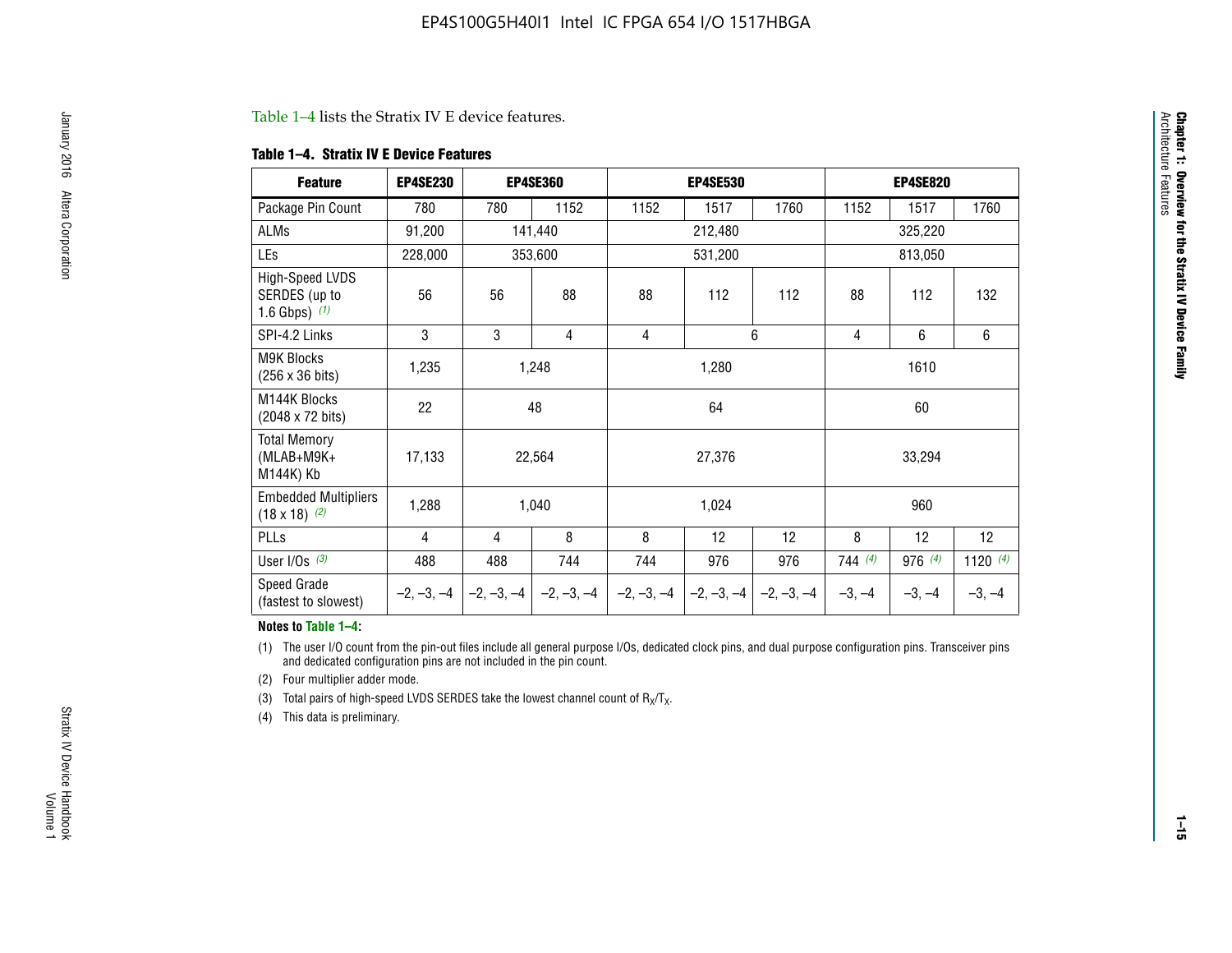Table 1–5 summarizes the Stratix IV E device package options.

| <b>Device</b> | <b>F780</b><br>$(29 \text{ mm} \times 29 \text{ mm})$ $(5)$ , $(6)$ | F1152<br>$(35 \text{ mm} \times 35 \text{ mm})$ $(5)$ , $(7)$ | F <sub>1517</sub><br>$(40 \text{ mm} \times 40 \text{ mm})$ (7) | <b>F1760</b><br>$(42.5$ mm x 42.5 mm) $(7)$ |
|---------------|---------------------------------------------------------------------|---------------------------------------------------------------|-----------------------------------------------------------------|---------------------------------------------|
| EP4SE230      | F29                                                                 |                                                               |                                                                 |                                             |
| EP4SE360      | H <sub>29</sub> $(3)$                                               | F35                                                           |                                                                 |                                             |
| EP4SE530      |                                                                     | H35 $(4)$                                                     | H40 $(4)$                                                       | F43                                         |
| EP4SE820      |                                                                     | H35 $(4)$                                                     | H40 $(4)$                                                       | F43                                         |

**Table 1–5. Stratix IV E Device Package Options** *(1)***,** *(2)*

#### **Notes to Table 1–5:**

(1) Device packages in the same column and marked under the same arrow sign have vertical migration capability.

(2) Use the Pin Migration Viewer in the Pin Planner to verify the pin migration compatibility when migrating devices. For more information, refer to *[I/O Management](http://www.altera.com/literature/hb/qts/qts_qii52013.pdf)* in the *Quartus II Handbook, Volume 2*.

(3) The 780-pin EP4SE360 device is available only in the 33 mm x 33 mm Hybrid flip chip package.

(4) The 1152-pin and 1517-pin for EP4SE530 and EP4SE820 devices are available only in the 42.5 mm x 42.5 mm Hybrid flip chip package.

(5) When migrating between hybrid and flip chip packages, there is an additional keep-out area. For more information, refer to the *[Package](http://www.altera.com/literature/ds/dspkg.pdf)  [Information Datasheet for Altera Devices](http://www.altera.com/literature/ds/dspkg.pdf)*.

(6) Devices listed in this column do not have on-package decoupling capacitors.

(7) Devices listed in this column have on-package decoupling capacitors. For more information about on-package decoupling capacitor value for each device, refer to Table 1–6.

Table 1–6 lists the Stratix IV E on-package decoupling information.

| Table 1–6. Stratix IV E Device On-Package Decoupling Information (1) |  |  |  |  |  |
|----------------------------------------------------------------------|--|--|--|--|--|
|----------------------------------------------------------------------|--|--|--|--|--|

|          | <b>Ordering Information</b> | V <sub>cc</sub>                     | <b>V<sub>CCIO</sub></b> |
|----------|-----------------------------|-------------------------------------|-------------------------|
| EP4SE360 | F35                         | $4 \times 1$ uF + $4 \times 470$ nF | 10 nF per bank          |
|          | H <sub>35</sub>             |                                     |                         |
| EP4SE530 | H40                         | $4 \times 1$ uF + $4 \times 470$ nF | 10 nF per bank          |
|          | F43                         |                                     |                         |
|          | H <sub>35</sub>             |                                     |                         |
| EP4SE820 | H40                         | $4 \times 1$ uF + $4 \times 470$ nF | 10 nF per bank          |
|          | F43                         |                                     |                         |

**Note to Table 1–6:**

(1) Table 1–6 refers to production devices on-package decoupling. For more information about decoupling design of engineering sample (ES) devices, contact [Altera Technical Support](http://mysupport.altera.com/eservice/login.asp).

Table 1–7 lists the Stratix IV GT device features.

| <b>Feature</b>                       | <b>EP4S40G2</b> | <b>EP4S40G5</b> | <b>EP4S100G2</b> | <b>EP4S100G3</b> | <b>EP4S100G4</b> | <b>EP4S100G5</b> |         |
|--------------------------------------|-----------------|-----------------|------------------|------------------|------------------|------------------|---------|
| Package Pin Count                    | 1517            | 1517            | 1517             | 1932             | 1932             | 1517             | 1932    |
| <b>ALMs</b>                          | 91,200          | 212,480         | 91,200           | 116,480          | 141,440          |                  | 212.480 |
| LEs                                  | 228,000         | 531,200         | 228,000          | 291,200          | 353,600          |                  | 531,200 |
| <b>Total Transceiver</b><br>Channels | 36              | 36              | 36               | 48               | 48               | 36               | 48      |

**Table 1–7. Stratix IV GT Device Features (Part 1 of 2)**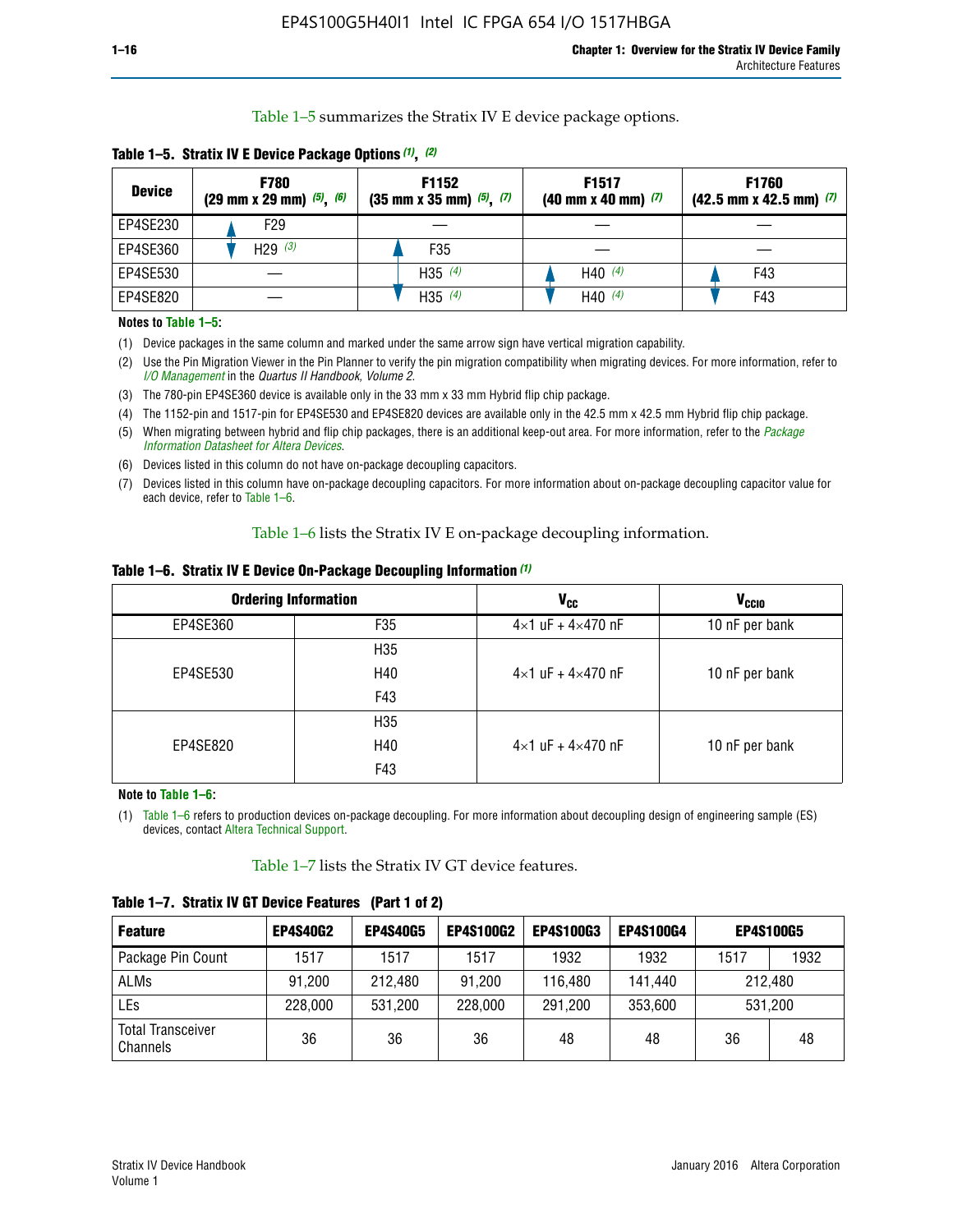#### **Table 1–7. Stratix IV GT Device Features (Part 2 of 2)**

| <b>Feature</b>                                                              | <b>EP4S40G2</b> | <b>EP4S40G5</b> | <b>EP4S100G2</b> | <b>EP4S100G3</b> | <b>EP4S100G4</b> |                | <b>EP4S100G5</b>          |
|-----------------------------------------------------------------------------|-----------------|-----------------|------------------|------------------|------------------|----------------|---------------------------|
| 10G Transceiver<br>Channels<br>(600 Mbps - 11.3 Gbps<br>with PMA + PCS)     | 12              | 12              | 24               | 24               | 24               | 24             | 32                        |
| 8G Transceiver<br>Channels<br>(600 Mbps - 8.5 Gbps<br>with PMA + PCS) $(1)$ | 12              | 12              | $\pmb{0}$        | 8                | 8                | $\mathbf 0$    | 0                         |
| PMA-only CMU<br>Channels<br>(600 Mbps- 6.5 Gbps)                            | 12              | 12              | 12               | 16               | 16               | 12             | 16                        |
| PCIe hard IP Blocks                                                         | $\overline{2}$  | $\overline{2}$  | $\overline{2}$   | $\overline{4}$   | $\overline{4}$   | $\overline{2}$ | $\overline{4}$            |
| <b>High-Speed LVDS</b><br><b>SERDES</b><br>(up to 1.6 Gbps) $(2)$           | 46              | 46              | 46               | 47               | 47               | 46             | 47                        |
| SP1-4.2 Links                                                               | $\overline{2}$  | $\overline{2}$  | $\overline{2}$   | $\overline{2}$   | $\overline{2}$   | $\overline{2}$ | $\overline{2}$            |
| <b>M9K Blocks</b><br>(256 x 36 bits)                                        | 1,235           | 1,280           | 1,235            | 936              | 1,248            |                | 1,280                     |
| M144K Blocks<br>(2048 x 72 bits)                                            | 22              | 64              | 22               | 36               | 48               |                | 64                        |
| Total Memory (MLAB +<br>M9K + M144K) Kb                                     | 17,133          | 27,376          | 17,133           | 17,248           | 22,564           |                | 27,376                    |
| <b>Embedded Multipliers</b><br>$18 \times 18^{(3)}$                         | 1,288           | 1,024           | 1,288            | 832              | 1,024            |                | 1,024                     |
| PLLs                                                                        | 8               | 8               | 8                | 12               | 12               | 8              | 12                        |
| User I/Os $(4)$ , $(5)$                                                     | 654             | 654             | 654              | 781              | 781              | 654            | 781                       |
| Speed Grade<br>(fastest to slowest)                                         | $-1, -2, -3$    | $-1, -2, -3$    | $-1, -2, -3$     | $-1, -2, -3$     | $-1, -2, -3$     |                | $-1, -2, -3$ $-1, -2, -3$ |

**Notes to Table 1–7:**

(1) You can configure all 10G transceiver channels as 8G transceiver channels. For example, the EP4S40G2F40 device has twenty-four 8G transceiver channels and the EP4S100G5F45 device has thirty-two 8G transceiver channels.

(2) Total pairs of high-speed LVDS SERDES take the lowest channel count of  $R_X/T_X$ .

(3) Four multiplier adder mode.

(4) The user I/O count from the pin-out files include all general purpose I/Os, dedicated clock pins, and dual purpose configuration pins. Transceiver pins and dedicated configuration pins are not included in the pin count.

(5) This data is preliminary.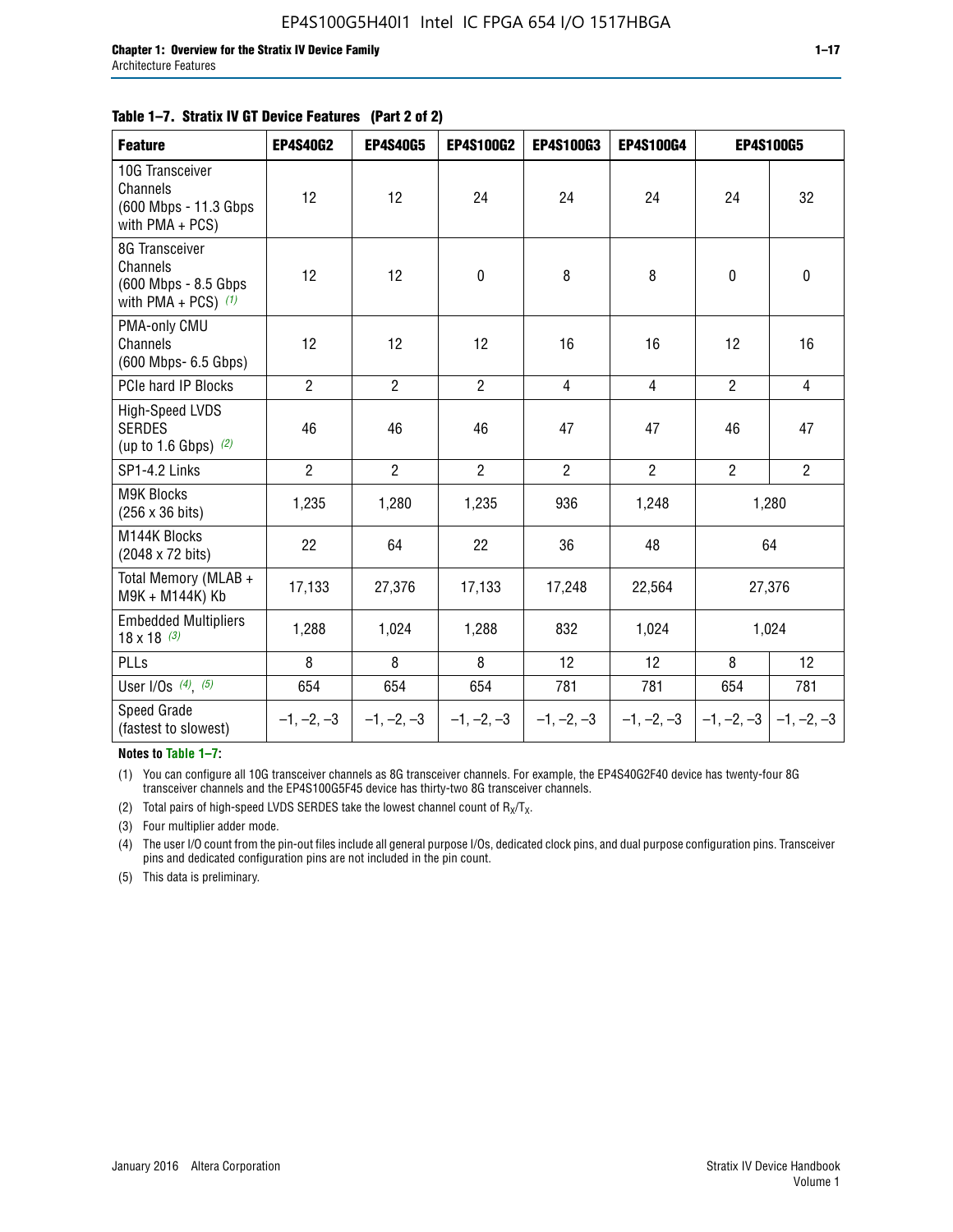Table 1–8 lists the resource counts for the Stratix IV GT devices.

| <b>Device</b>                      | <b>1517 Pin</b><br><b>1932 Pin</b><br>$(40 \text{ mm} \times 40 \text{ mm})$ (3)<br>(45 mm x 45 mm) |     |  |
|------------------------------------|-----------------------------------------------------------------------------------------------------|-----|--|
| <b>Stratix IV GT 40 G Devices</b>  |                                                                                                     |     |  |
| EP4S40G2                           | F40                                                                                                 |     |  |
| EP4S40G5                           | H40 $(4)$ , $(5)$                                                                                   |     |  |
| <b>Stratix IV GT 100 G Devices</b> |                                                                                                     |     |  |
| EP4S100G2                          | F40                                                                                                 |     |  |
| EP4S100G3                          |                                                                                                     | F45 |  |
| EP4S100G4                          | F45                                                                                                 |     |  |
| EP4S100G5                          | $(4)$ $(5)$<br>H40                                                                                  | F45 |  |

#### **Notes to Table 1–8:**

(1) This table represents pin compatability; however, it does not include hard IP block placement compatability.

- (2) Devices under the same arrow sign have vertical migration capability.
- (3) When migrating between hybrid and flip chip packages, there is an additional keep-out area. For more information, refer to the *[Altera Device Package Information Data Sheet](http://www.altera.com/literature/ds/dspkg.pdf)*.
- (4) EP4S40G5 and EP4S100G5 devices with 1517 pin-count are only available in 42.5-mm x 42.5-mm Hybrid flip chip packages.
- (5) If you are using the hard IP block, migration is not possible.

Table 1–9 lists the Stratix IV GT on-package decoupling information.

**Table 1–9. Stratix IV GT Device On-Package Decoupling Information** *(1)*

| <b>Ordering</b><br><b>Information</b> | Vcc                                 | <b>V<sub>CCIO</sub></b> | V <sub>CCL GXB</sub>            | V <sub>CCA L/R</sub> | V <sub>CCT L/R</sub> | V <sub>CCR L/R</sub> |
|---------------------------------------|-------------------------------------|-------------------------|---------------------------------|----------------------|----------------------|----------------------|
| EP4S40G2F40                           | $2 \times 1$ uF + $2 \times 470$ nF | 10 nF per bank $(2)$    | 100 nF per<br>transceiver block | 100 nF               | $100$ nF             | $100$ nF             |
| EP4S100G2F40                          |                                     |                         |                                 |                      |                      |                      |
| EP4S100G3F45                          |                                     | 10 nF per bank $(2)$    | 100 nF per<br>transceiver block | 100 nF               | $100$ nF             | $100$ nF             |
| EP4S100G4F45                          |                                     |                         |                                 |                      |                      |                      |
| EP4S40G5H40                           | $4 \times 1$ uF + $4 \times 470$ nF |                         |                                 |                      |                      |                      |
| EP4S100G5H40                          |                                     |                         |                                 |                      |                      |                      |
| EP4S100G5F45                          |                                     |                         |                                 |                      |                      |                      |

**Notes to Table 1–9:**

(1) Table 1–9 refers to production devices on-package decoupling. For more information about decoupling design of engineering sample (ES) devices, contact [Altera Technical Support](http://mysupport.altera.com/eservice/login.asp).

(2) For I/O banks  $3(*)$ ,  $4(*)$ ,  $7(*)$ , and  $8(*)$  only. There is no OPD for I/O bank  $1(*)$ ,  $2(*)$ ,  $5(*)$ , and  $6(*)$ .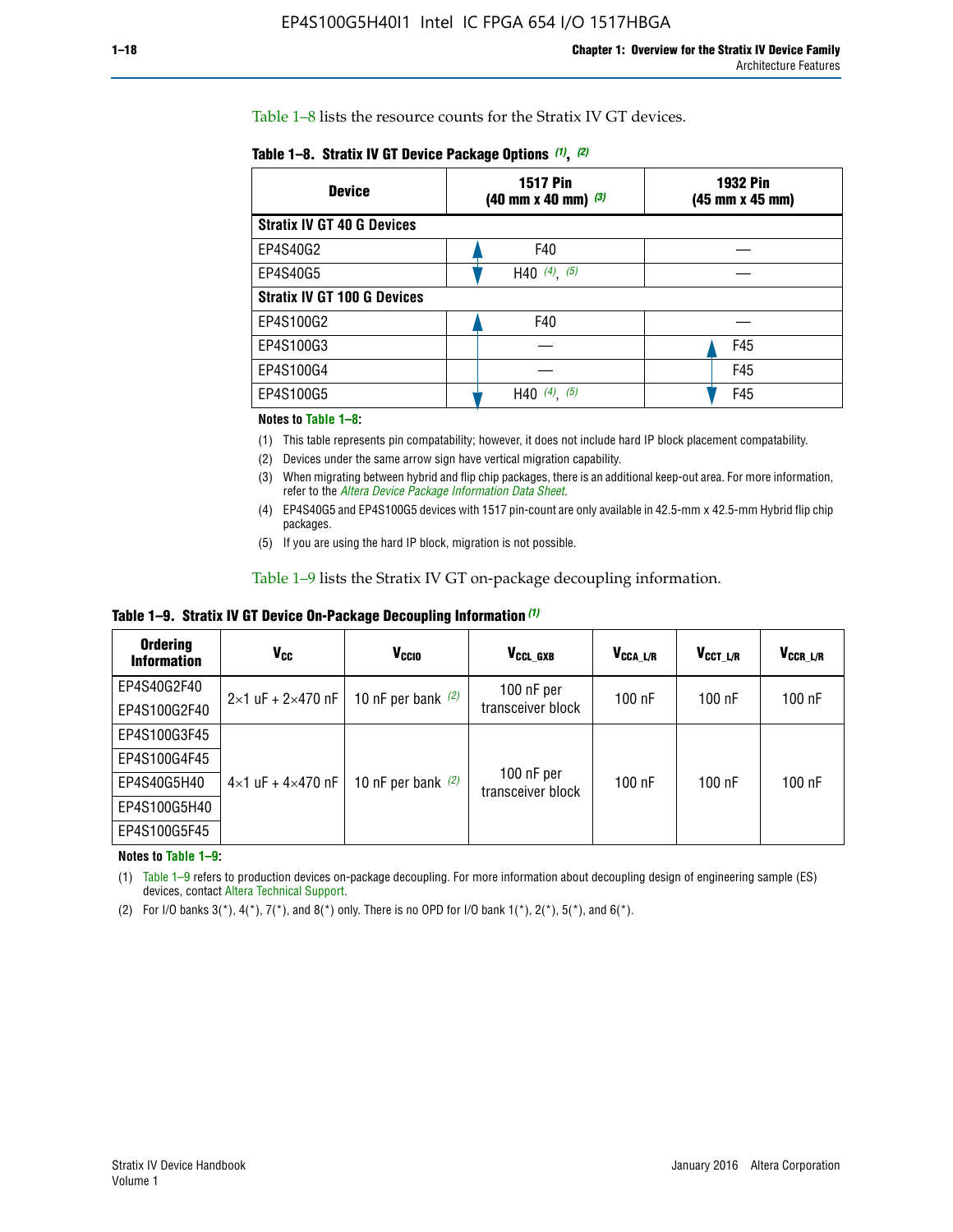# **Integrated Software Platform**

The Quartus II software provides an integrated environment for HDL and schematic design entry, compilation and logic synthesis, full simulation and advanced timing analysis, SignalTap II Logic Analyzer, and device configuration of Stratix IV designs. The Quartus II software provides the MegaWizard<sup> $M$ </sup> Plug-In Manager user interface to generate different functional blocks, such as memory, PLL, and digital signal processing logic. For transceivers, the Quartus II software provides the ALTGX MegaWizard Plug-In Manager interface that guides you through configuration of the transceiver based on your application requirements.

The Stratix IV GX and GT transceivers allow you to implement low-power and reliable high-speed serial interface applications with its fully reconfigurable hardware, optimal signal integrity, and integrated Quartus II software platform.

For more information about the QuarJanuary2016tus II software features, refer to the *[Quartus II Handbook](http://www.altera.com/literature/lit-qts.jsp)*.

# **Ordering Information**

This section describes the Stratix IV E, GT, and GX devices ordering information. Figure 1–4 shows the ordering codes for Stratix IV GX and E devices.



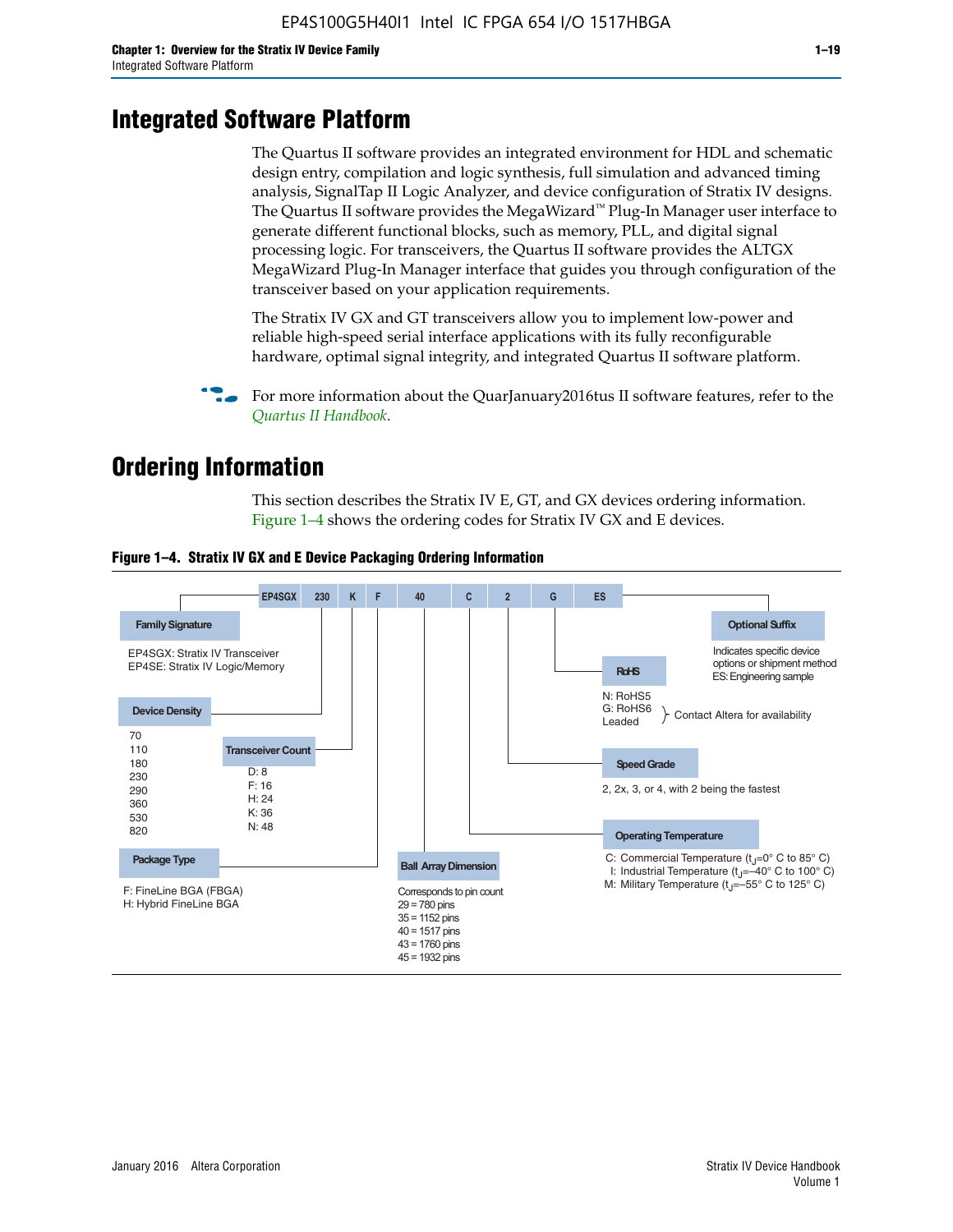Figure 1–5 shows the ordering codes for Stratix IV GT devices.





# **Document Revision History**

Table 1–10 lists the revision history for this chapter.

|  | Table 1–10. Document Revision History (Part 1 of 2) |  |  |
|--|-----------------------------------------------------|--|--|
|--|-----------------------------------------------------|--|--|

| <b>Date</b>       | <b>Version</b> | <b>Changes</b>                                              |
|-------------------|----------------|-------------------------------------------------------------|
| January 2016      | 3.5            | ■ Updated Figure 1–4 with new RoHS information              |
| September 2012    | 3.4            | ■ Updated Table 1–1 to close FB $#30986$ .                  |
|                   |                | Updated Table $1-2$ and Table $1-5$ to close FB $\#31127$ . |
| June 2011         | 3.3            | $\blacksquare$ Added military temperature to Figure 1–4.    |
| February 2011     | 3.2            | ■ Updated Table 1–7 and Table 1–8.                          |
|                   |                | $\blacksquare$ Applied new template.                        |
|                   |                | Minor text edits.                                           |
| <b>March 2010</b> |                | <b>Updated Table 1–1, Table 1–2, and Table 1–7.</b>         |
|                   | 3.1            | <b>U</b> Updated Figure 1–3.                                |
|                   |                | ■ Updated the "Stratix IV GT Devices" section.              |
|                   |                | Added two new references to the Introduction section.       |
|                   |                | Minor text edits.                                           |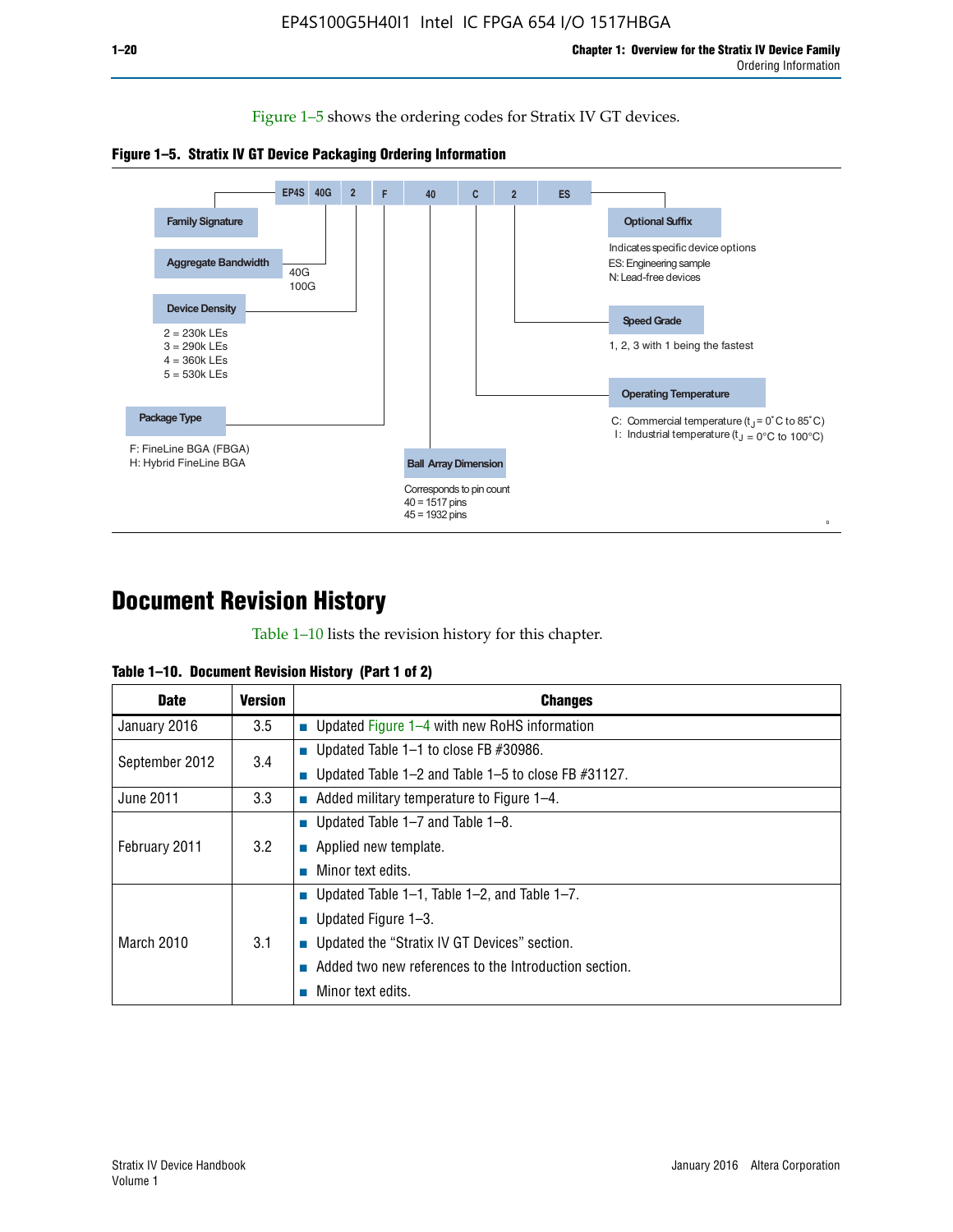#### **Table 1–10. Document Revision History (Part 2 of 2)**

| <b>Date</b>      | <b>Version</b> | <b>Changes</b>                                                                                                                                                                                                                                                                    |  |  |
|------------------|----------------|-----------------------------------------------------------------------------------------------------------------------------------------------------------------------------------------------------------------------------------------------------------------------------------|--|--|
| November 2009    | 3.0            | ■ Updated the "Stratix IV Device Family Overview", "Feature Summary", "Stratix IV GT<br>Devices", "High-Speed Transceiver Features", "FPGA Fabric and I/O Features", "Highest<br>Aggregate Data Bandwidth", "System Integration", and "Integrated Software Platform"<br>sections. |  |  |
|                  |                | $\blacksquare$ Added Table 1-3, Table 1-6, and Table 1-9.                                                                                                                                                                                                                         |  |  |
|                  |                | $\blacksquare$ Updated Table 1-1, Table 1-2, Table 1-4, Table 1-5, Table 1-7, and Table 1-8.                                                                                                                                                                                      |  |  |
|                  |                | ■ Updated Figure 1–3, Figure 1–4, and Figure 1–5.                                                                                                                                                                                                                                 |  |  |
|                  |                | $\blacksquare$ Minor text edits.                                                                                                                                                                                                                                                  |  |  |
|                  | 2.4            | $\blacksquare$ Updated Table 1-1.                                                                                                                                                                                                                                                 |  |  |
| <b>June 2009</b> |                | Minor text edits.                                                                                                                                                                                                                                                                 |  |  |
|                  |                | $\blacksquare$ Added Table 1–5, Table 1–6, and Figure 1–3.                                                                                                                                                                                                                        |  |  |
|                  |                | $\blacksquare$ Updated Figure 1-5.                                                                                                                                                                                                                                                |  |  |
| April 2009       | 2.3            | Updated Table $1-1$ , Table $1-2$ , Table $1-3$ , and Table $1-4$ .                                                                                                                                                                                                               |  |  |
|                  |                | ■ Updated "Introduction", "Feature Summary", "Stratix IV GX Devices", "Stratix IV GT<br>Devices", "Architecture Features", and "FPGA Fabric and I/O Features"                                                                                                                     |  |  |
|                  | 2.2            | ■ Updated "Feature Summary", "Stratix IV GX Devices", "Stratix IV E Device", "Stratix IV<br>GT Devices", "Signal Integrity"                                                                                                                                                       |  |  |
| March 2009       |                | Removed Tables 1-5 and 1-6                                                                                                                                                                                                                                                        |  |  |
|                  |                | Updated Figure 1-4                                                                                                                                                                                                                                                                |  |  |
|                  |                | ■ Updated "Introduction", "Feature Summary", "Stratix IV Device Diagnostic Features",<br>"Signal Integrity", "Clock Networks", "High-Speed Differential I/O with DPA and Soft-<br>CDR", "System Integration", and "Ordering Information" sections.                                |  |  |
|                  |                | Added "Stratix IV GT 100G Devices" and "Stratix IV GT 100G Transceiver Bandwidth"<br>sections.                                                                                                                                                                                    |  |  |
| March 2009       | 2.1            | <b>Updated Table 1–1, Table 1–2, Table 1–3, and Table 1–4.</b>                                                                                                                                                                                                                    |  |  |
|                  |                | $\blacksquare$ Added Table 1-5 and Table 1-6.                                                                                                                                                                                                                                     |  |  |
|                  |                | ■ Updated Figure $1-3$ and Figure $1-4$ .                                                                                                                                                                                                                                         |  |  |
|                  |                | $\blacksquare$ Added Figure 1-5.                                                                                                                                                                                                                                                  |  |  |
|                  |                | Removed "Referenced Documents" section.                                                                                                                                                                                                                                           |  |  |
|                  |                | Updated "Feature Summary" on page 1-1.                                                                                                                                                                                                                                            |  |  |
| November 2008    |                | ■ Updated "Stratix IV Device Diagnostic Features" on page 1-7.                                                                                                                                                                                                                    |  |  |
|                  | 2.0            | Updated "FPGA Fabric and I/O Features" on page 1-8.                                                                                                                                                                                                                               |  |  |
|                  |                | $\blacksquare$ Updated Table 1-1.                                                                                                                                                                                                                                                 |  |  |
|                  |                | Updated Table 1-2.                                                                                                                                                                                                                                                                |  |  |
|                  |                | Updated "Table 1-5 shows the total number of transceivers available in the Stratix IV GT<br>Device." on page 1-15.                                                                                                                                                                |  |  |
| <b>July 2008</b> | 1.1            | Revised "Introduction".                                                                                                                                                                                                                                                           |  |  |
| May 2008         | 1.0            | Initial release.                                                                                                                                                                                                                                                                  |  |  |